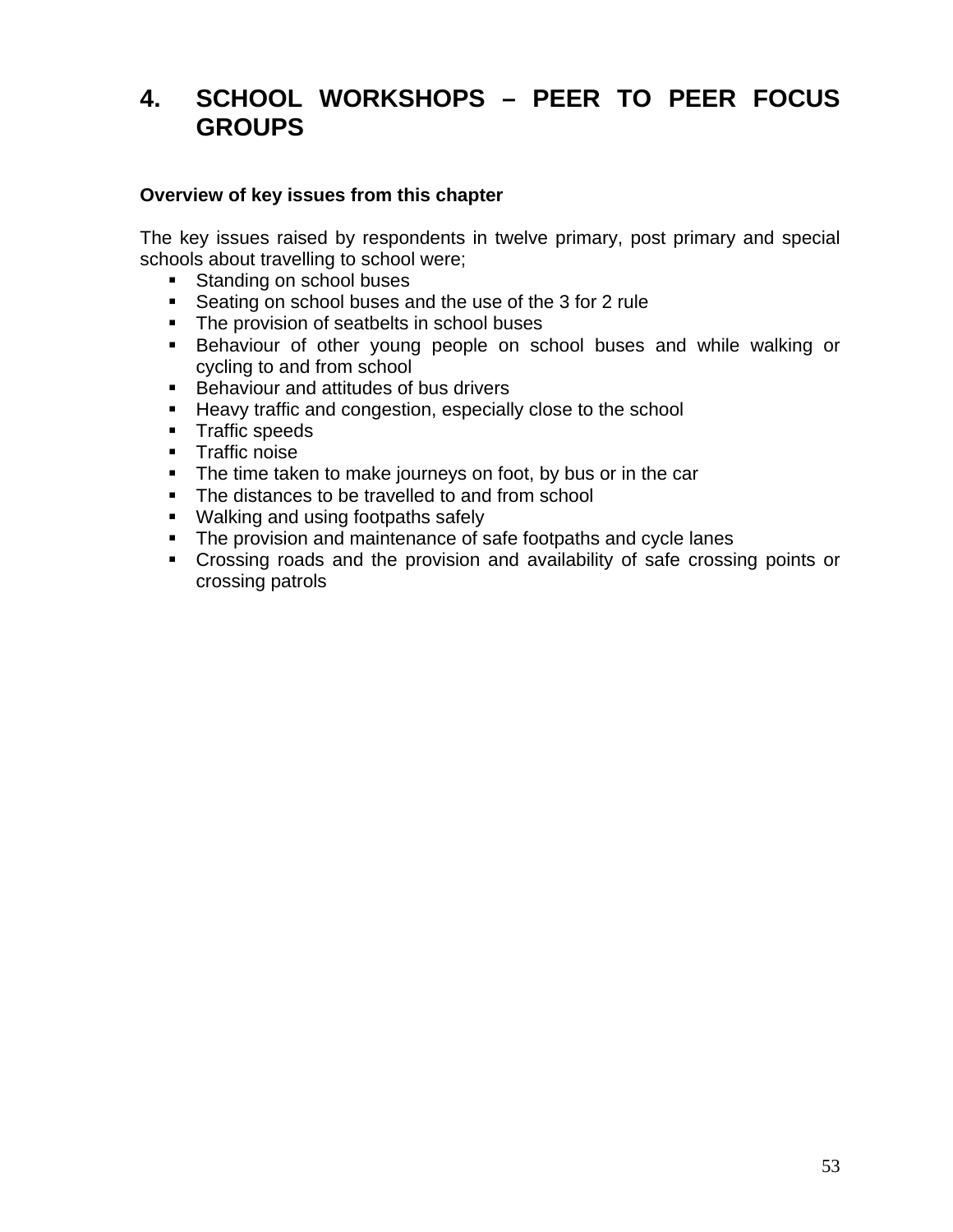# **4.1 Introduction**

A total of twelve schools participated in the peer to peer workshop phase of the research. Peer researchers, drawn from NICCY's youth panel, which worked alongside the research team, conducted these discussion groups. The workshops and discussion groups were designed to explore a wide range of issues associated with the journey to school and transport. A fuller discussion of the study methodology for this phase of the research can be found in Annex  $1<sup>1</sup>$  $1<sup>1</sup>$ . The schools involved in this phase of the work were carefully selected to ensure representation of the secondary, grammar, primary and special education sectors as well as the Integrated, State controlled sectors and schools that operate under the auspices of the Council for Catholic Maintained schools (CCMS). This chapter presents an overview of each of the schools involvement in this part of the study, followed by a detailed account of the key issues raised by pupils in their workshops. The key outcomes of the workshops highlighted serious reservations about school bus provision – safety, age of vehicles, seating and standing arrangements and overcrowding. Concerns about the impact of congestion was another issue that featured heavily in the workshops; especially where it occurs close to schools, as well as parking or drop off/pick up arrangements for many pupils. Issues of personal safety and security were also raised in the discussions.

# **4.2 Overview of schools**

A total of 11 students took part in the workshop which was held in Lagan College. These pupils were selected from two year groups (year 11 – age 14/15) and (year 14 or upper sixth – age 17/18). All participants travelled to school by bus. Sixteen buses serve Lagan College, ranging from those serving Belvoir Estate to Bangor, Killyleagh and Downpatrick. The vast majority of pupils travel by bus, with a smaller proportion travelling by car, and a few walking with very small numbers cycling. The location of the school was found to make walking to and from the campus difficult as there are few houses nearby and the council have only recently constructed footpaths leading up to the school.

Fifteen students from Methodist College, aged 11-14 took part in three discussion groups about school travel and transport. Methody has a large catchment area, compared to many other schools, with one pupil (not present) travelling from Dromore, County Tyrone every day. This is, however, an exception, with the majority of pupils coming from all over Belfast, most areas of County Down, County Antrim and a number from Armagh. Many different modes of transport are employed by pupils given the catchment area coverage. These include walking from the local area (Malone and Lisburn Roads etc), travel by car, use of public Ulsterbus and Metro services, use of a dedicated school Metro bus and travel by NI Railways into either City Hospital halt or Botanic halt.

<span id="page-1-0"></span> $\overline{a}$  $1$  The peer research was undertaken in workshops and discussion groups. The discussions were based around a topic guide and worksheets see Appendix 1 for the topic guide Appendices 2 and 3 for the worksheets.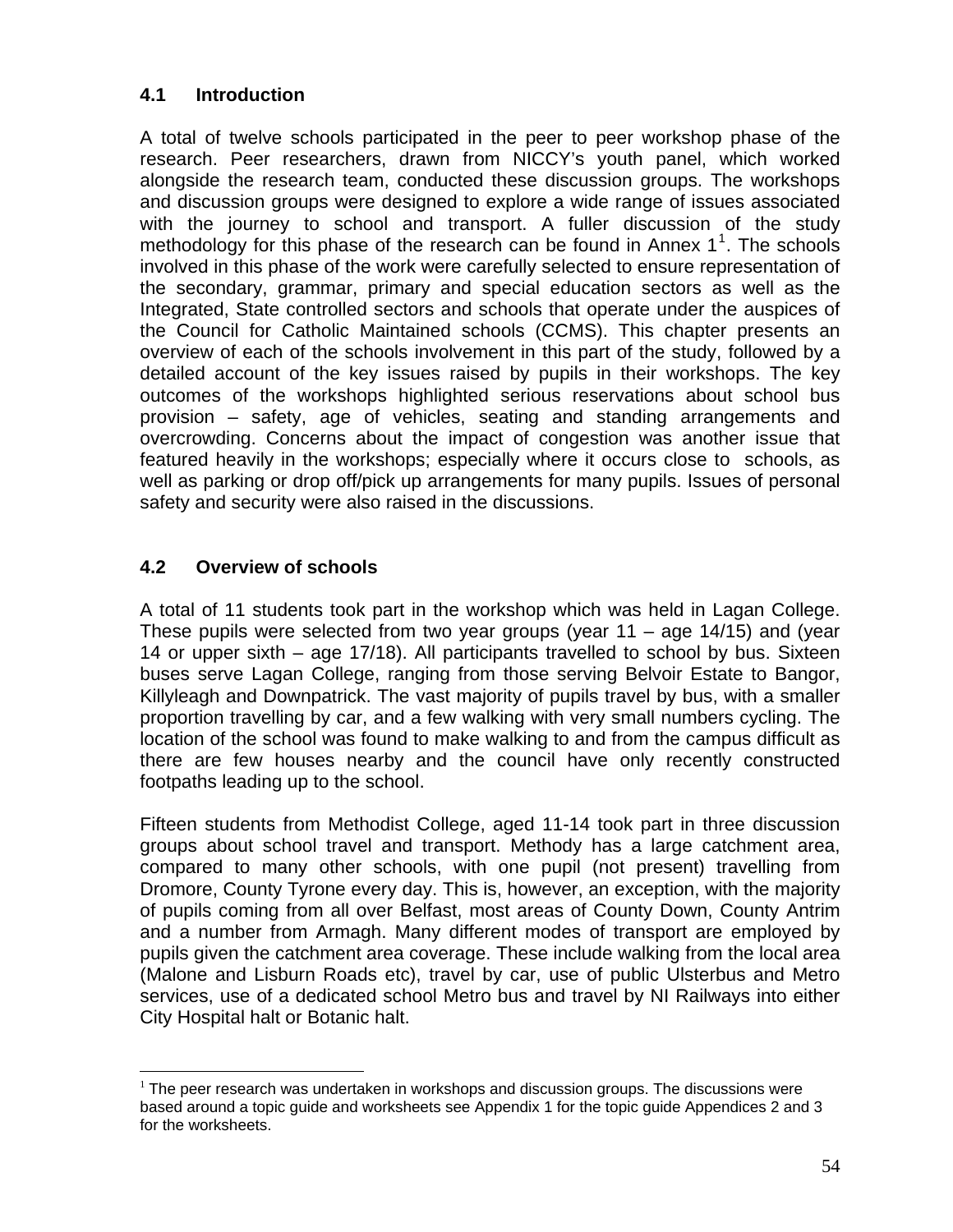School safety zone at St Brigid's College, L/Derry (photo: S Mackey, 2005)

At St Brigid's College in L/Derry, fifteen pupils took part in the workshop. They were drawn from two specific year groups  $-$  year 11 (age 14/15) and year 13 (age 16/17). Some respondents walked to school while others travelled by car. Nobody in the group came to school by bus, but there were a small number of pupils who stated they use the Derry City Ulsterbus service.

The school has recently developed a travel plan and infrastructure improvements have also been made. These include a school safety zone outside the school on the Glengallaigh Road, cycle lanes and new shelters for bicycles. The safety zone consists of traffic calming measures, traffic islands, reduced speed limits and a toucan crossing<sup>[1](#page-2-0)</sup>. A further 20 students took part in the workshop at Fort Hill. They were drawn from an age range of 11 years to 18 years old. The students worked in three groups discussing issues and obtaining information from each other regarding journeys to and from school. A number of pupils walked, cycled, used Ulsterbus services or came to school by car and moped. This wide range of transport modes raised a number of important issues in the discussion groups on transport experiences, thoughts and feelings about their daily travel to and from school. Some of the more artistic GCSE art students also drew small pictures of different transport modes to enhance their discussions!

A total of 20 pupils participated in the focus group at St Joseph's College, working in

four groups. A large number of pupils walk to the school (situated on the Ravenhill Road) from the surrounding areas, including the Ormeau Road and the Markets, while some come from further a field (Poleglass and Four Winds). There are three schools alongside each other on this stretch of the Ravenhill Road – Aquinas Diocesan Grammar School, St Michael's Primary School and St Josephs College. A school safety zone consisting of bike lanes and traffic calming measures was introduced on this stretch of the road in 2003.

*Translink bus,* drawing by female student, Fort Hill College

A selection of fifteen pupils aged 11 to 18 were present for the focus group in Cambridge House Grammar School. The school has a wide catchment area with pupils from within walking distance and others coming from 20 miles away. This means that a majority of pupils use both public Ulsterbus and dedicated school services provided by Translink. A smaller number also come by car and a proportion walk from residential areas close by. Fifteen students from years 9, 10 and 11 (age 13 to 15) at The Dalriada School were present in the workshop. Many students travel a considerable distance to school (more than 20 miles) with others living within

<span id="page-2-0"></span><sup>————————————————————&</sup>lt;br><sup>1</sup> Toucan crossings are where pedestrians and cyclists share a wide and unsegregated crossing.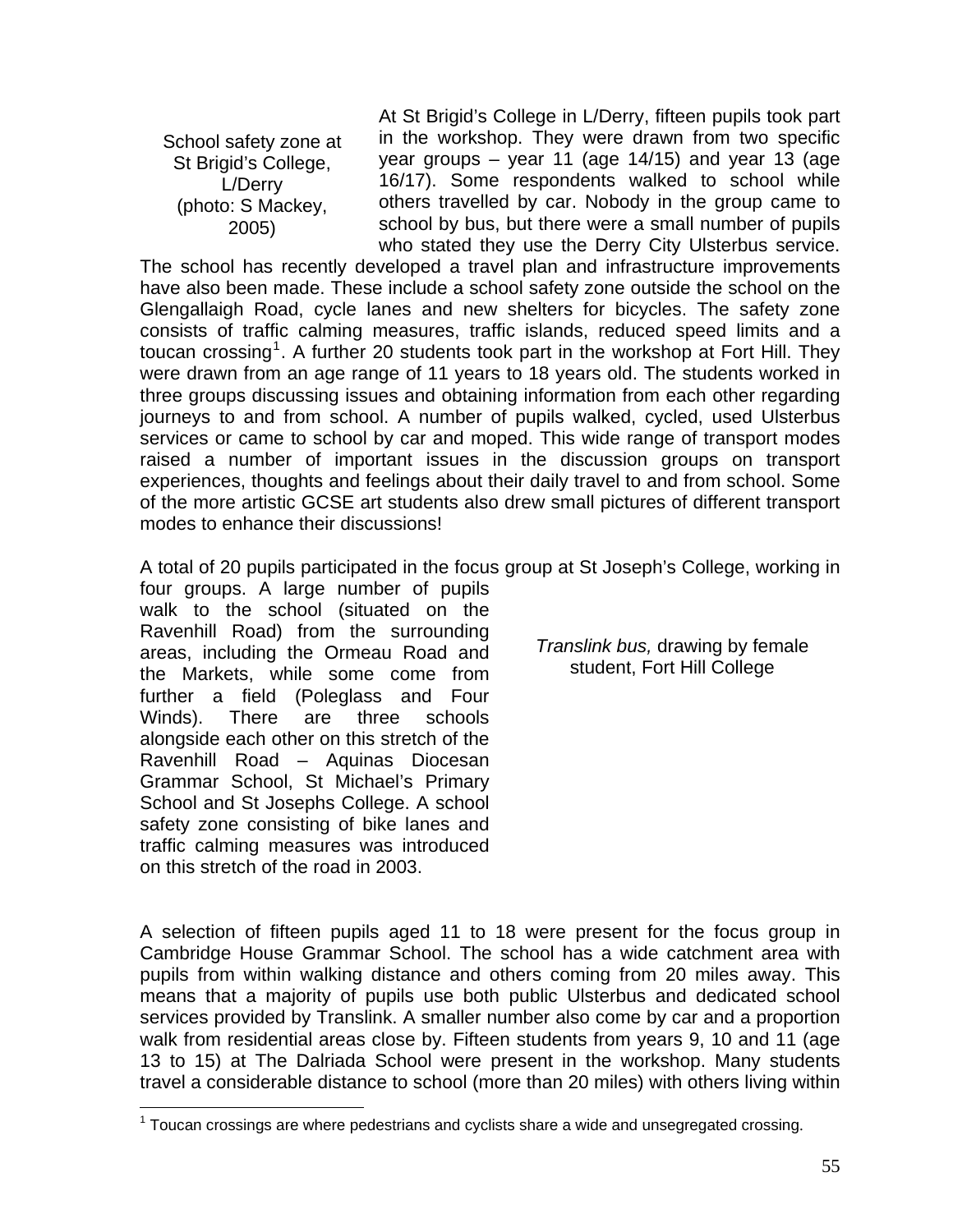walking distance. A large proportion of pupils travel by bus and this resulted in a significant number of discussions in the peer to peer workshop about the services they use.

Fifteen pupils aged 10-11 took part in three discussion groups in Forge Integrated Primary School. They used a list of questions and consulted photographs of transport and travel to help them articulate their views on travel to school. The majority of children travelled to school by car, with a few using a dedicated school bus operated by Translink and a number walking. Fifteen children took part in the workshop at Ballymacrickett Primary School. They ranged in age from 7 to 11. This was a more interactive session as the younger children were found to have problems engaging with the subject and so a game of 'snowballs' was played. This involved the peer researcher calling out some statements about transport and travel to school and the children (in 2 teams) had to write down their thoughts before scrunching the page up and throwing it into a basket in the middle of the room. The location of the school on a narrow road about 2 miles from the village of Glenavy means that the majority of pupils come to school by bus provided by Ulsterbus or car. The absence of footpaths and the narrow twisty nature of the road means there are no pupils who come to school on foot or by bike.

A total of 20 primary 5 (age 8/9) pupils represented Enniskillen Integrated Primary School in the workshop. The school is located on the edge of Enniskillen; around 2 miles from the town centre and the majority of pupils are bussed in or come by car. There is a long wide avenue leading to the school and a bus turning circle provided just outside the gates. Ballinamallard is a rural village primary school. Pupils who participated were aged 8-11. Many

children who live in the village walk to school, while others are taken by

drawing by male student, Mitchell House School

car or even taxi. Only a small number use a public Ulsterbus

service, normally with parents, while a handful travels on the bus alone.

As with all special education schools, Mitchell House has a large catchment area. One pupil travels by taxi from Magherafelt every day. The school specialises in education for physically disabled students and all pupils are provided with transport to bring them into school and take them home. This transport is provided by Education and Library Board (yellow) buses, private minibus companies and a number of taxi firms. The students all drew pictures of themselves travelling to and from school.

# **4.3 Travel in a typical school week**

At Lagan College, the students discussed their travel to and from school. Distances travelled varied from just 2 miles to over 20 miles. Issues were raised about the length of journeys by Metro school bus from Belvoir Estate, just about 3 miles away. One respondent stated that he was at one of the first stops in the morning and one of the last in the afternoon. The journey takes 45 minutes as the bus then heads towards the city centre, Stranmillis, Malone, Ravenhill and Cregagh. This was cited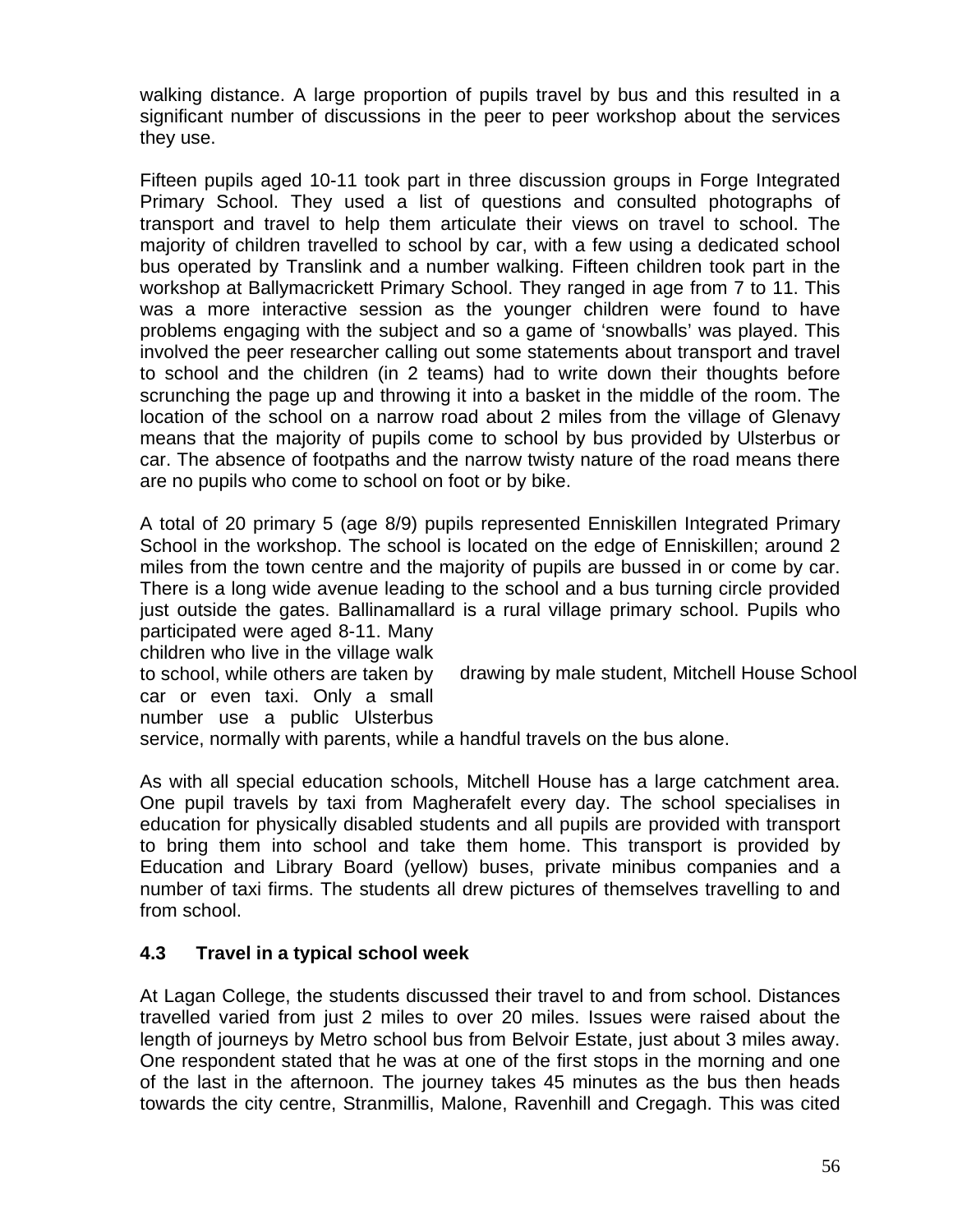as a serious issue considering the initial distance from school is so short – '*I only live 3 miles from the school, but the journey takes 45 minutes!'* (male student, Lagan College). Other issues cited included overcrowding and late running of some buses every morning, especially on the Ravenhill, Cregagh and Saintfield Road routes due to high levels of traffic on these routes – *'I never get to school on time, the traffic is so bad'* (female student, Lagan College). People often have to stand in the aisle, at the front or sit three to a seat. It was felt that, on some occasions, overcrowding is so bad that the bus is over the legal capacity limit – *'I really think it's so unsafe'* (female student, Lagan College). Some pupils felt that a double decker would be more useful due to their higher capacity.

The discussions then centred on free school transport entitlements, with a number of pupils highlighting the fact that they have to pay to use the school buses. One student who lives in the Ravenhill area said that he used to have a school bus pass provided, but this was withdrawn more recently with no reason offered. It was also stated that many students feel that paying to go to school is unfair – *'I have to go to* 

School safety zone at St Brigid's College, L/Derry (photo: S Mackey, 2005)

*school, I have no choice, but I shouldn't have to pay for transport to get me there'* (male student, Lagan College). On a more positive note, however, some pupils stated that the bus driver sometimes didn't take money from them. Differences in routes in the mornings and afternoons meant that some pupils have to pay more for one journey than another, for example 60p going to school and £1.00 coming home! It was highlighted that no allowances are made for cheaper fares when still in full time education over the age of 16 – *'we are still not earning, so we shouldn't have to pay the full fare'*

(female student, Lagan College). Most people indicated that they enjoy the journey by bus as they can spend time with friends; just one pupil stated that he just endures the journey because he has to.

Despite infrastructure improvements and initiatives in St Brigid's College to encourage people to walk or cycle to school, a battle is still being fought with those who come by car and don't need to. Many pupils live in the surrounding area, with journey distances ranging from less than a mile to just over 5 miles. The times taken to travel to school vary quite significantly as a result of heavy traffic in the area. Many pupils who live locally and who walk can have the journey completed in just 5 or 10 minutes. Issues were raised about those who travel by car on a journey of just 3 or 5 minutes and the reasons why they don't walk centred around issues such as heavy traffic levels, unsafe areas and crossing of roads without patrols or crossings available. Many students, at St Joseph's College, were unaware of the safety zone outside the school. Of those who were aware, the suggestion was that the introduction of the safety zone and related traffic calming measures has had little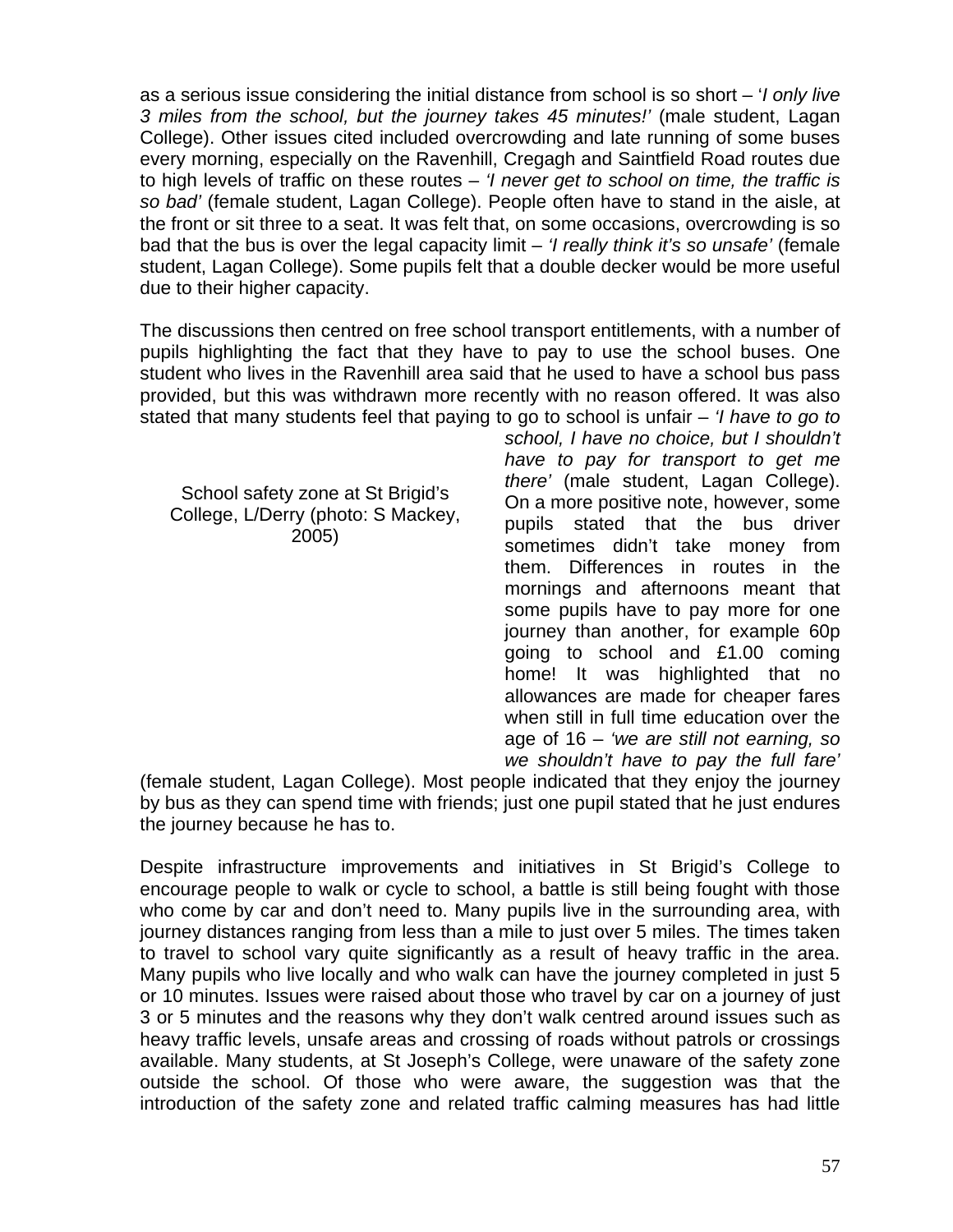impact on how they feel about their journeys to and from school. Their concerns were still about crossing the road and the speed of traffic using the road immediately outside the school.

Some respondents in St Brigid's College get lifts to school with a parent on their way to work, but walk home again. Those who do walk have numerous roads to cross and do so where there are no crossing patrols. Some students walk for *'as long as 20 or 30 minutes'* (female student, St Brigid's College). Concerns were expressed about very busy major roads where cars travel fast and how this made some of the pupils worried about their safety as a pedestrian, especially in the winter when drivers may be unable to see them – *'there's an accident just waiting to happen'* (male student, St Brigid's College). More safety concerns were highlighted as there are felt to be very few places with traffic lights so that the road can be crossed safely.

drawing by female student, Forge IPS

The children from Forge Integrated Primary School described their trips to and from school using words and drawings. Distances travelled to school and journey times varied significantly as some children travelled considerable distances. These distances

are not unusual where parents want their children to be educated at an integrated school because this type of education is often unavailable within their immediate area. For other children who live close by access to the school is less of a problem as they can walk or cycle to school.

The cycle club and cycling proficiency takes place on a Wednesday so many children bring their bikes then – *'this is really good fun'* (female student, Forge IPS). Two girls in the discussion group stated that they came to school by bus and immediately suggested that they enjoy this experience as there are other children on the bus and they can travel with their friends. However, children also stated that they don't always feel safe on the bus as there are no seatbelts so *'you could get badly injured if you crash'* (female student, Forge IPS) as well as the fact that *'the bus driver sometimes swears'* (female student, Forge IPS) which, it was agreed makes them sometimes feel uneasy. Furthermore, concerns were expressed about cars parked in the bus lanes and how this annoys those children who use the bus – *'I get so upset when cars block the bus lanes'* (female student, Forge IPS). It was suggested that *'motorists should get fined for parking in the bus lanes and then we could get to school on time'* (male student, Forge IPS).

A large number of pupils in Fort Hill College walk to school these journey times can take anything between 5 to 20 minutes. The school is located in a busy area of Lisburn, so virtually all those who walk have to cross at least one very busy road to get to and from classes. This, it was suggested can cause problems especially in areas with no crossing patrols or traffic lights. In some areas there is only a 'lollypop' woman in the mornings but not in the afternoons. This has caused some concerns, especially among younger students – *'we need a crossing patrol in the afternoon too; it's just so dangerous, especially in the winter'* (female student, Fort Hill College).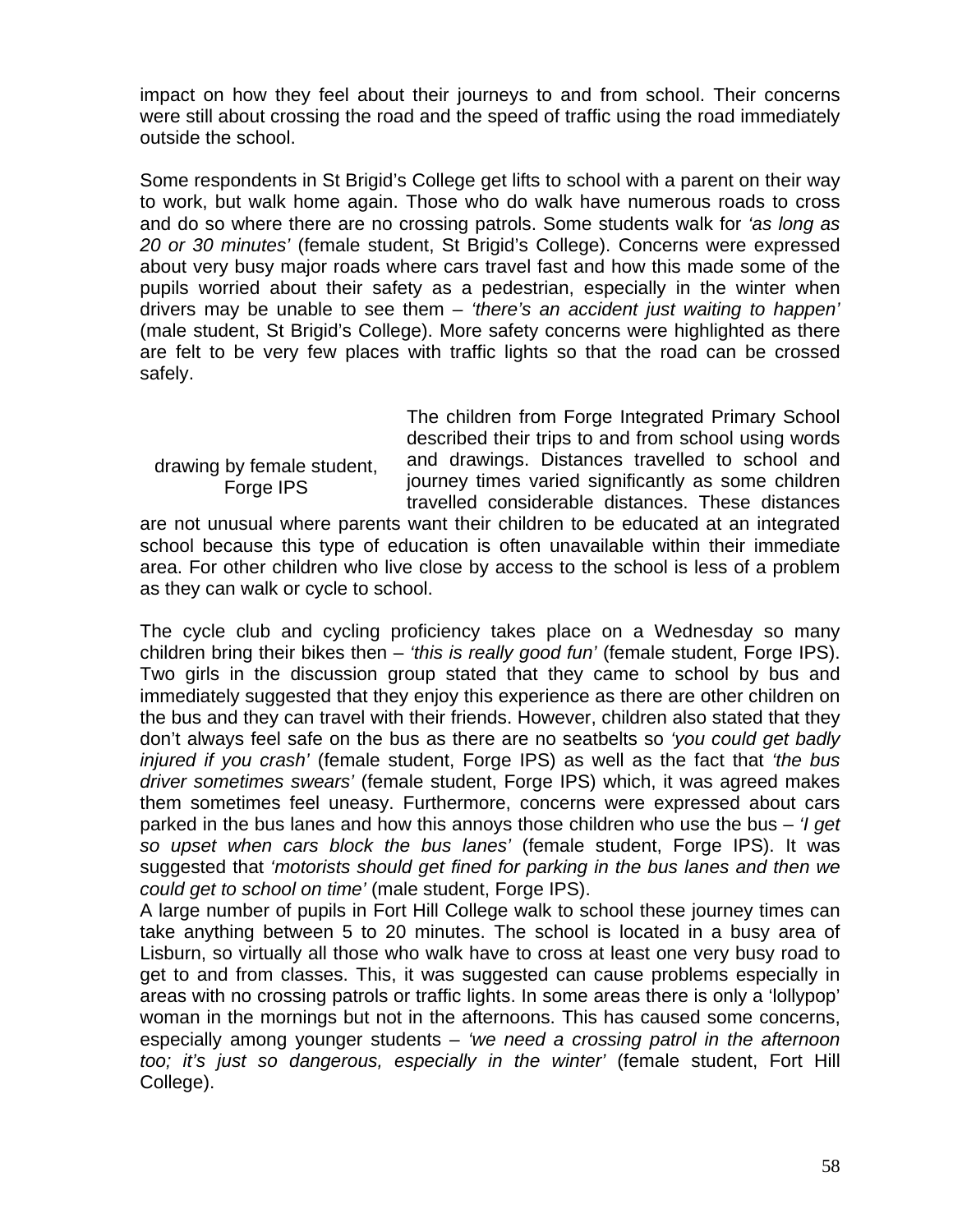It was highlighted that many people who walk *'feel unsafe in the dark or bad weather'* (female student, Fort Hill College), partly because of 'stranger danger' but also because of the dark colour of their uniforms which means that motorists would find it difficult to see them in bad conditions. Those who chose to walk suggested it was because they live close by and/or have little or no choice, but that they would get a lift if one was available. Furthermore, as the school is an integrated one, '*there are no sectarian problems or unwelcome comments/behaviour'* (male student, Fort Hill College).

The children from Ballymacrickett Primary School, in their discussion of journeys to school, made much of the cars or jeeps in which some of the boys come to class – *'my daddy brings me in his jeep, its so big and I feel really safe in it'* (male student, Ballymacrickett PS).

drawing by male student, Ballymacrickett PS

The majority of pupils stated that they have to travel to school by car as the school is located on a narrow country road which is dangerous -

*'roads too dangerous to walk along'* (female student, Ballymacrickett PS). Distances travelled by those who go to Ballinamallard Primary School vary from just under a mile from the school to more than 5 miles away, and even as far as Enniskillen (8 miles) in one case. This also means there is a significant variation in the time taken by different children on their journeys to school. Some stated that they walk for about 2 minutes, while others drive for 5 minutes and some even travel for up to 20 minutes by bus. The reasons cited for travelling to and from school by the mode used were that the children have *'no choice'* (male student, Ballinamallard PS). One such pupil said that he would like to walk, but his parents would not let him because they felt it was *'too dangerous'* (male student, Ballinamallard PS).

Table 4.1 below gives an overview of the key issues raised by pupils in each of the twelve schools

#### **Table 4.1 Key issues of concern raised by school**

| <b>Key issues raised</b> | College<br>nagan | College<br><b>Brigids</b><br>້ ທີ | College<br>目<br>Fot | ഗ<br>흔<br>Forge | S<br>kett<br>$\overline{c}$<br>ಠ<br>ά<br>allyr<br>ന | House<br>ambridge<br>$\mathfrak{c}$ | School<br>Dalriada | Sdl<br>nniskillen<br>ш | PS<br>allinamallard<br>m | ወ<br>olleg<br>odist<br>eth<br>ž | House<br>Mitchell | College<br>Josephs<br>້ທີ |
|--------------------------|------------------|-----------------------------------|---------------------|-----------------|-----------------------------------------------------|-------------------------------------|--------------------|------------------------|--------------------------|---------------------------------|-------------------|---------------------------|
| Overcrowding on buses    |                  |                                   |                     |                 |                                                     |                                     |                    |                        |                          |                                 |                   |                           |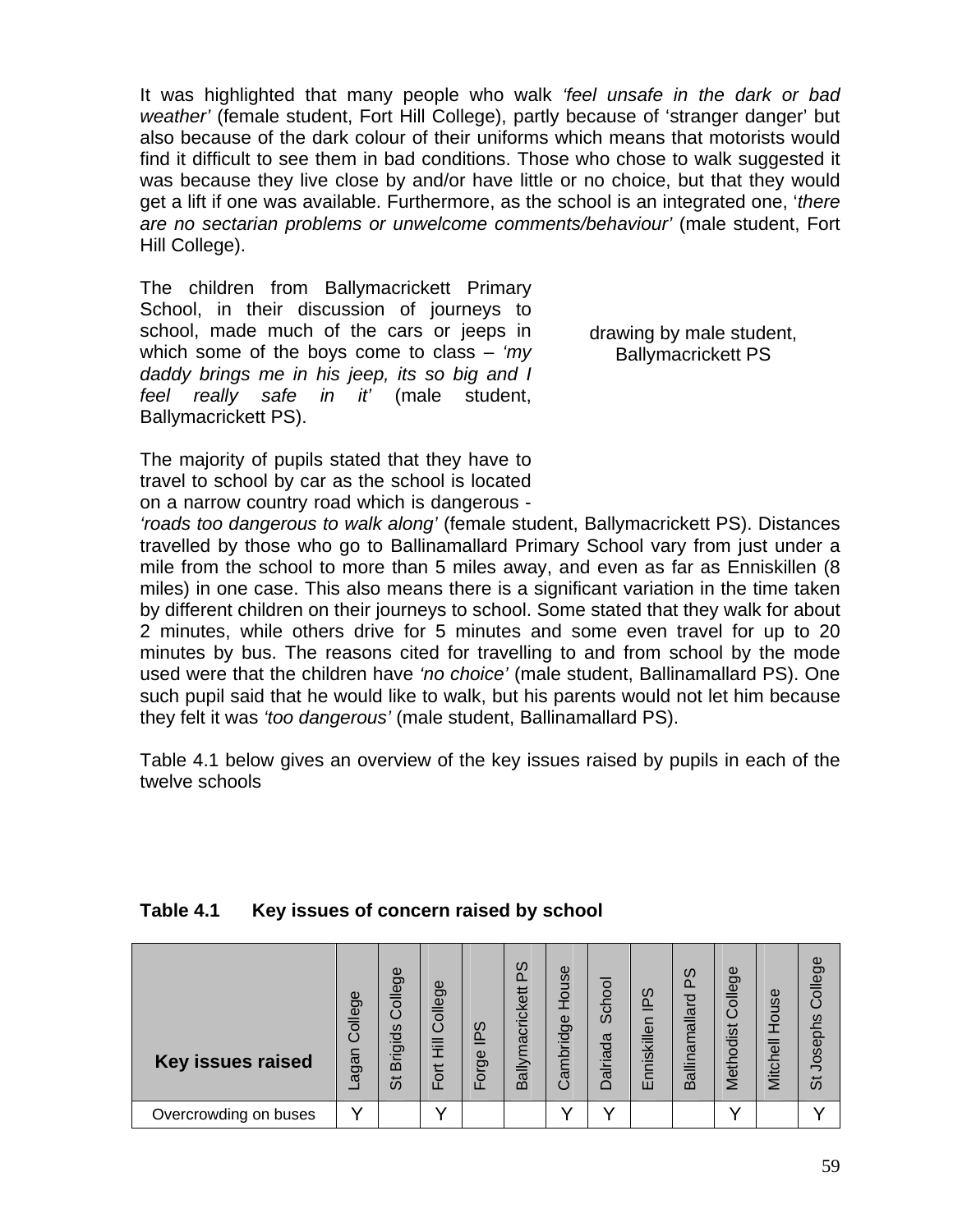| Standing on buses         | Y |   | Y |   | Y | Υ | Y |   |   | Y |   | Y |
|---------------------------|---|---|---|---|---|---|---|---|---|---|---|---|
| Seatbelts on buses        | Y |   | Y | Y | Y | Y | Y | Y |   | Y |   | Y |
| Condition of buses        | Y |   | Y |   |   | Y | Ý |   |   |   |   |   |
| Behaviour on buses        | Y |   | Y | Y | Y | Y | Y | Y |   | Y |   | Y |
| Supervision on buses      | Y |   | Y |   |   | Y | Y |   |   |   |   |   |
| Reliability of buses      | Y |   | Y |   |   | Y | Y |   |   | Y |   | Y |
| <b>Traffic Congestion</b> | Y | Υ | Y | Y | Y | Y | Y | Y | Y | Y |   | Y |
| Traffic parking           | Y | Y | Y | Y | Y | Y | Ý | Y | Υ | Y |   | Y |
| <b>Traffic noise</b>      |   |   |   | Y |   |   |   | Y | Y |   | Y |   |
| Traffic speeds            |   |   |   | Y |   |   |   | Y | Y |   | Y |   |
| Condition of footpaths    | Y | Y | Y | Υ | Y |   |   | Y | Y |   |   |   |
| Provision of footpaths    | Y | Y | Y | Y | Y |   |   | Y | Y |   |   |   |
| Crossing roads            | Y | Y | Y | Y |   | Y | Y | Υ | Y |   |   |   |
| Crossing patrols          | Y | Y | Y | Y |   | Y | Y | Y | Y |   |   |   |
| General road safety       | Y | Y | Y | Y | Y | Y | Y | Y | Y | Y | Y | Y |
| <b>Personal Security</b>  | Y | Y | Y |   |   | Y | Y |   |   |   |   | Y |

# **4.4 Travel by Bus**

Issues were raised in Lagan College about the restructuring of bus routes following the introduction of the Metro Network in Belfast by Translink in February 2005. This has meant significant problems for some pupils, having to get buses at different times and in different places. Furthermore, unreliability was also cited as a problem with buses often being very late or not turning up at all. Similar concerns were raised in St Joseph's College. Students in both schools expressed concerns about the length of time taken to make short journeys in buses. In some cases*, 'route planning leaves a lot to be desired – the bus goes round the world for a shortcut!'* (female student, Lagan College).

For those students who stay at school after 4.00pm for various activities, problems getting home are significant.

This is a common problem in all schools and something that concerned many pupils who have to *'hang around the* 

Ulsterbus vehicle on school bus duties (Photo: S. Mackey, 2002)

*school grounds in the dark'* (female student, Lagan College). Furthermore, at Lagan College, the last bus leaves the school grounds at 4.00pm, after which, pupils have to walk a significant distance along a relatively dangerous road (especially in the wet and during winter) to get a Metro bus at Four Winds terminus. In other situations, pupils expressed a desire to stay behind to participate in extra curricular activities, but couldn't because they would then *'have no way to get home'* (male student, Lagan College and male student, Dalriada School). When pupils do get the 4.00pm bus from Lagan College, it was suggested that '*the route is not always consistent'*  (female student, Lagan College). It was claimed that *'since the Laganside bus yard*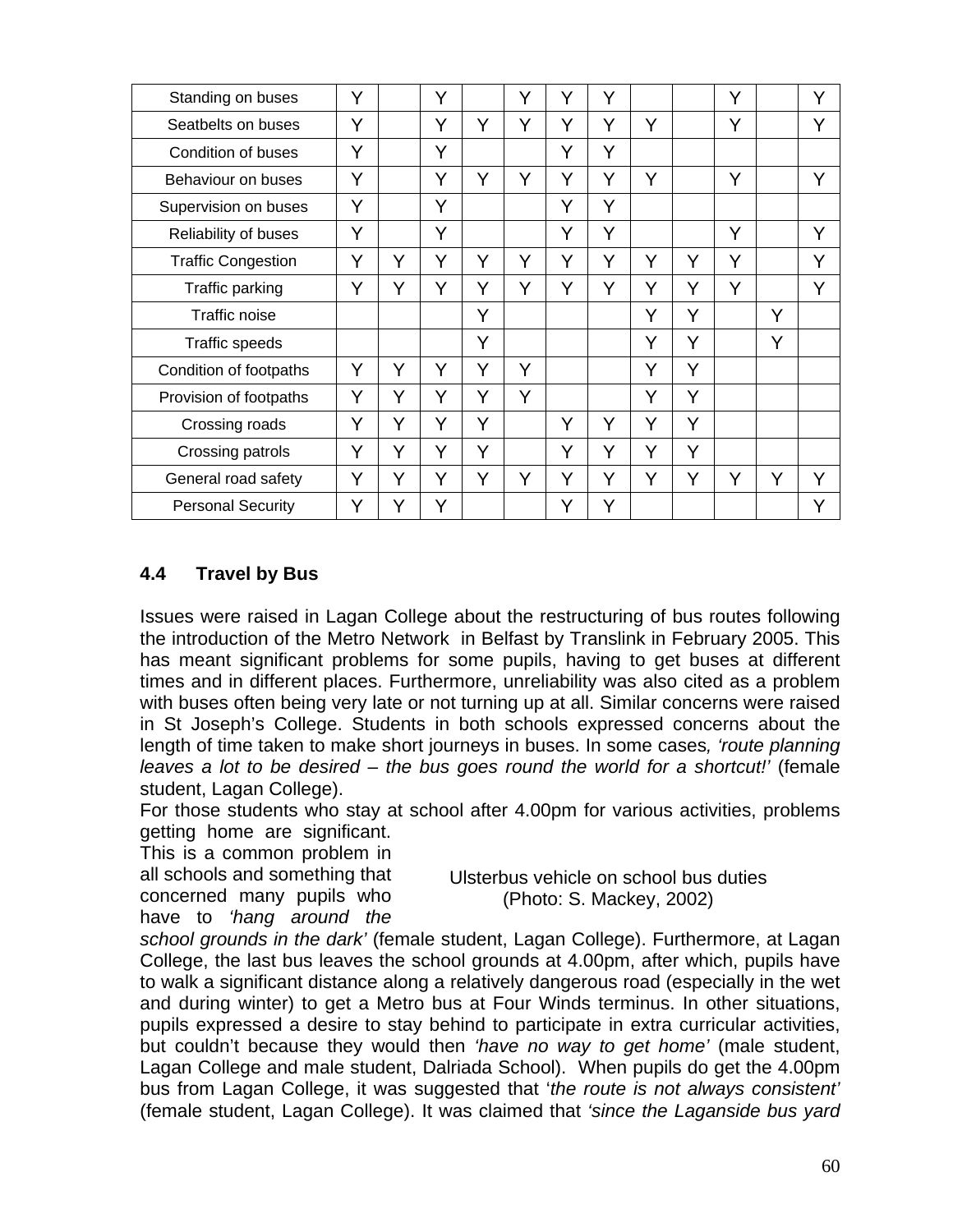*and depot was relocated to Great Victoria Street, the bus driver sometimes ends the journey at the Europa'* (male student, Lagan College) instead of at the Laganside Buscentre. This, it was claimed causes serious problems for pupils trying to get home to areas of North Down and East Belfast as they then have to make their own way across the city to the Laganside Buscentre to get a bus home.

In terms of the actual journeys made by bus, problems such as smoking on vehicles and inadequate heating and/or ventilation were also raised by pupils who travelled by public transport from all schools – *'the drivers let people smoke and drink (alcohol) and don't ever have the heat on in the winter'* (female student, Dalriada School). Some of the school buses are also very old and some pupils don't feel safe or confident travelling on them – '*some of the older buses are rickety and dangerous'*  (female student, Cambridge House). It was widely felt among pupils who use the bus that *'Translink have no interest in the welfare of those who use the school transport they provide as they get paid for it anyway*' (female student, Lagan College) and that *'the drivers treat school pupils like dirt'* (male student, Cambridge House) and *'drive*  like maniacs and don't care about our safety, only to get their shift done and get *home or something'* (female student, Dalriada School).

Safety concerns were discussed in detail at all the schools discussion groups. These concerns seemed to focus on the provision of seatbelts, more than 2 people on a seat and the state of some of the older buses. It was felt that seatbelts *'should be offered on all buses'* (female student, Methodist College), but pupils were unsure how seatbelt wearing could be enforced. It was suggested that people should '*at least have the choice*' (male student, Cambridge House). On the other hand it was recognised that, *'if everyone was expected or required to wear seatbelts, capacity would be reduced and some students would be refused travel*' (female student, Dalriada School). This would require more buses, but all were acutely aware that Translink do not have access to such funds – *'this is evident by the state and age of their buses, especially those put on school runs'* (male student, Cambridge House). Another group stated that the buses are smelly and dirty '*old bangers'* (female student, Dalriada School) that are not reliable or punctual and often break down.

#### female students, Dalriada School, **Ballymoney**

 It was suggested that the current situation is that *'buses are not adjusted to the amount of people trying to use them*' (male student, Methodist College) and that in recent years, while the school population

has increased in many circumstances the number of buses provided has not. On this issue, it was agreed that the Education Boards and the transport provider *'do not react quickly enough'* (female student, Dalriada School) to different situations arising at the beginning of each school year. There was a feeling also that there was *'lack of effort to ensure everyone has safe transportation at the beginning of September, when new pupils are still finding their feet'* (female student, Lagan College). It was found to be a common occurrence that there are often more pupils trying to use school buses at the beginning of the year until they get used to the way in which they need to travel – *'capacity and overcrowding is so bad it's very dangerous at this time'* (female student, St Joseph's College).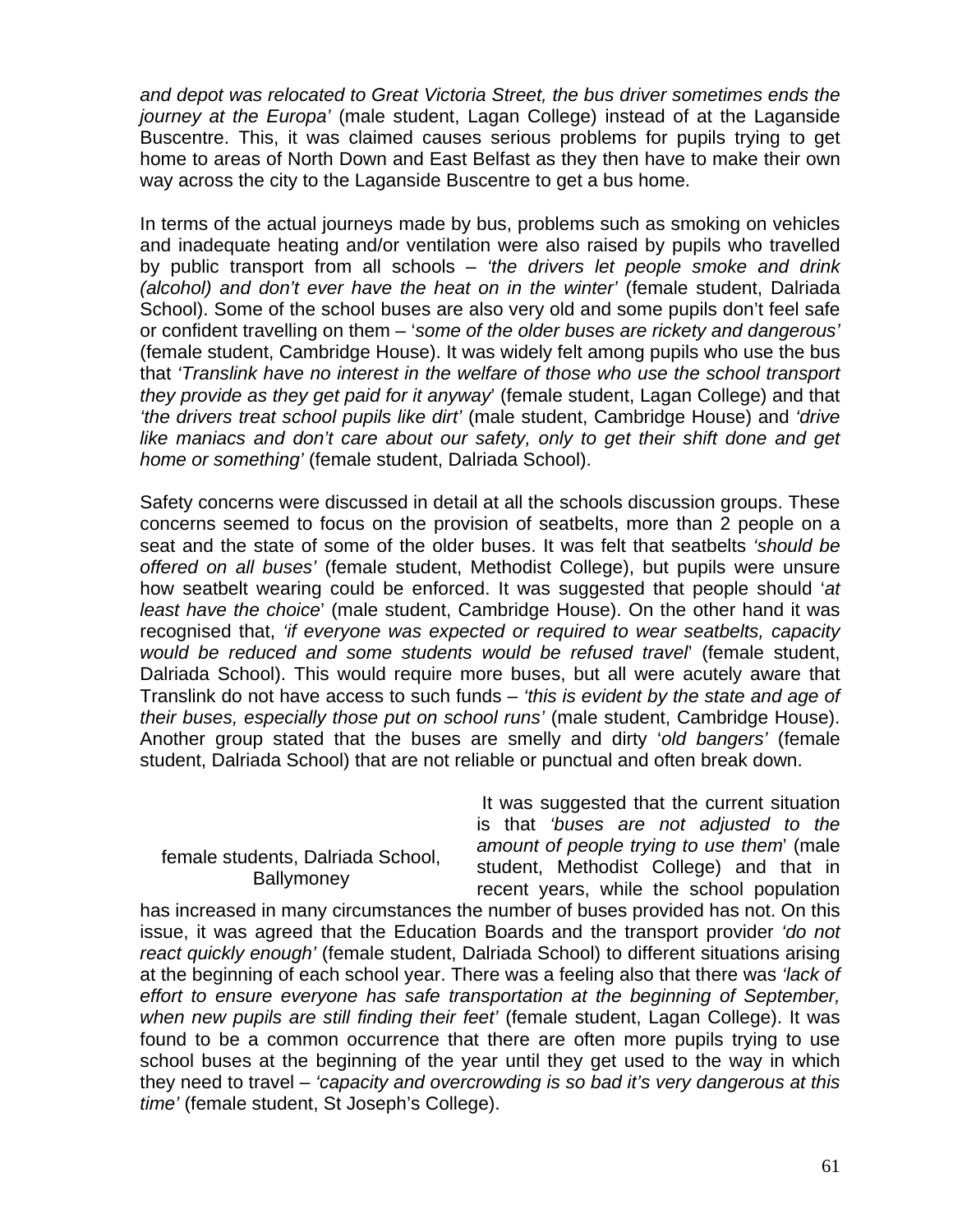It was also felt that Translink tend to *'prioritise public services over school services'* (female student, Methodist College). Regarding seatbelts, it was felt in Fort Hill, St Joseph's and Methodist College that nobody would use them if provided, but *'it wouldn't necessarily be a bad idea to give people a choice'* (female student, Methodist College). On the other hand, however, this, it was again felt, would reduce capacity on an already overstretched system and would mean more people would be left standing at the side of the road as a result of being refused travel on a full bus – *'its not safe waiting at the side of the road for a bus either'* (male student, Dalriada School). This, it was argued, would cause other potential safety and security concerns. It was agreed that there are *'too many pupils sitting on the seats provided as well'* (female student, Fort Hill College).

The behaviour of pupils on buses was also discussed in some detail in all of the secondary school workshops. On occasions where pupils from other schools use the same bus, it was revealed that, in general, the different *'factions simply ignore each other'* (male student, Fort Hill College). Fighting or bullying was only mentioned

Photo by S. Mackey, 2005

briefly in the workshops at St Joseph's, Cambridge House and Dalriada, and in relation to situations where arguments had broken out over seating. The majority of situations were, it is claimed, trouble free and bullying was felt to be a non-issue amongst

these pupils. The main reason for this is, perhaps, the fact that *'older pupils tend to keep order on the buses'* (male student, Cambridge House). The behaviour of some pupils in the Fort Hill workshop on the bus was discussed in more detail and the role that school prefects play in keeping order was also highlighted. It was felt that an *'increased level of supervision'* (female student, Fort Hill College) on bus services should be implemented, partly because it was felt that bus drivers *'command no respect from school students partly due to their own attitude towards the students'* (female student, Lagan College).

Using buses in wet weather caused some discontent. The non-provision of bus shelters in many areas, combined with the vandalism of shelters where they are in place and the fact that they were often not large enough to hold groups of children waiting in poor weather were all cited as problems. There is also no provision for drying off when arriving at school. '*When it rains, we get to school soaked and can't get dried off anywhere. If we had shelters at the bus stops this would be better'* (male student, Dalriada School).

Translink provide all the school buses for Fort Hill College, Dalriada School, Cambridge House, Methodist College and Lagan College. These include a mix of scheduled public service buses and dedicated contract school buses. The major issues surrounding the use of this mode of transport included *'severe overcrowding'* (male student, Methodist College). Serious concerns were expressed regarding the number of people trying to use buses at all these schools and the inadequate provision of vehicles for all these pupils. Standing is not uncommon and the entire '*vehicle is often jammed full*' (male student, Cambridge House) on many routes. This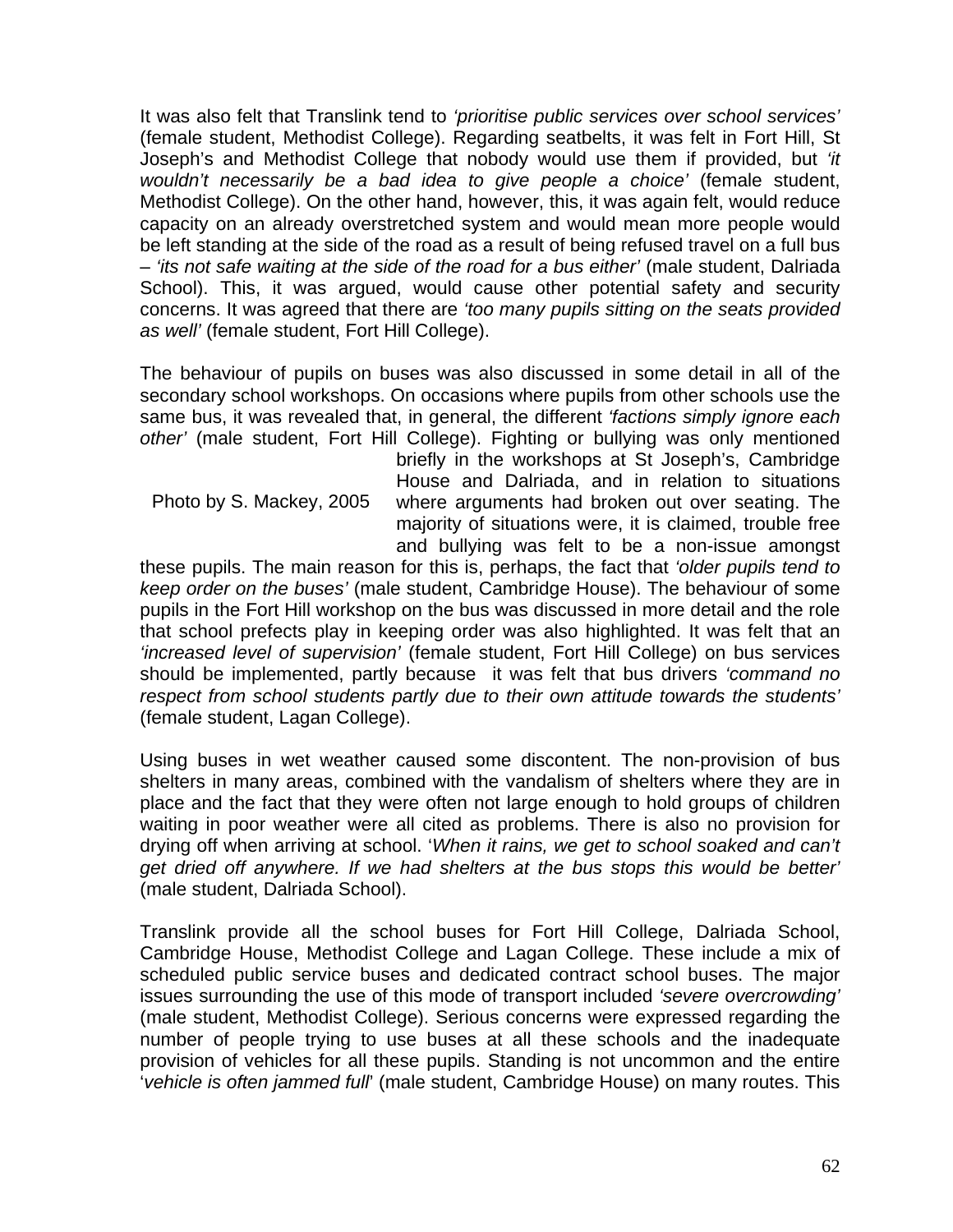is common on both scheduled service buses and contract school buses which are sometimes shared with pupils from other schools.

Bus reliability and punctuality problems mean that many pupils are often late for school , and on occasions pupils have been turned away from a full bus – *'buses are never on time and I'm nearly always late'* (female student, Methodist College). The attitudes of some bus drivers were, again, also highlighted with many students stating they are *'often rude and drive too fast'* (female student, Forge IPS). Furthermore, for those who do not get free school transport, fares are considered

too high – *'I can't afford to get a decent lunch because I have to pay to get the bus home'* (male student, St Joseph's College).

In Ballymacrickett Primary School, of those who travel by bus, they were all able to state that they use a blue Ulsterbus. There was also much discussion about the large numbers of children on the buses and the problems negotiating the small narrow roads to and from the school or when cars are parked outside the school grounds. *'The bus is always really full and very noisy.* 



*'A double decker'*  drawing by male student, Ballymacrickett PS

*It can also be very bumpy on the road up to school – I think the driver goes too fast and I sometimes get a sore back!'* (female student, Ballymacrickett PS). Many of those who use the bus also stated that they like it because they are able to *'talk with friends*' (male student, Forge IPS) and that the bus is full of people of their own age who they are acquainted with. Overcrowding was not a term that was used, but some children expressed concerns about the fact that there are 'a *few who have to stand'* (male student, Ballymacrickett PS) sometimes. Furthermore, the children stated that they would feel safer on the country roads used on their journeys if '*everyone had a seat and seatbelts'* (female student, Ballymacrickett PS).

In Cambridge House, the school and public services provided by Ulsterbus were the subject of much more debate and conversation than in any of the other school workshops. Very severe overcrowding was highlighted as a major problem on all buses, including both public scheduled bus services and contract school bus services. Pupils stated that this could result in '*many people hav(ing) to remain standing for the entire journey which can be more than 30 minutes'* (male student, Cambridge House) or pupils '*regularly being turned away*' (female student, Dalriada School). These issues were compounded by buses not stopping at bus stops ('*buses drive past stops leaving students standing'*, male student, Cambridge House), drivers not giving pupils enough time to get off at their requested stop (*people cannot get through the crowded aisles to get off the bus'* male student, Dalriada School), the poor condition of the vehicles themselves, the regularly poor attitude and rudeness of drivers towards students and bad behaviour on overcrowded buses with the result that many pupils have '*genuine serious concerns'* (female student, Cambridge House) for their safety.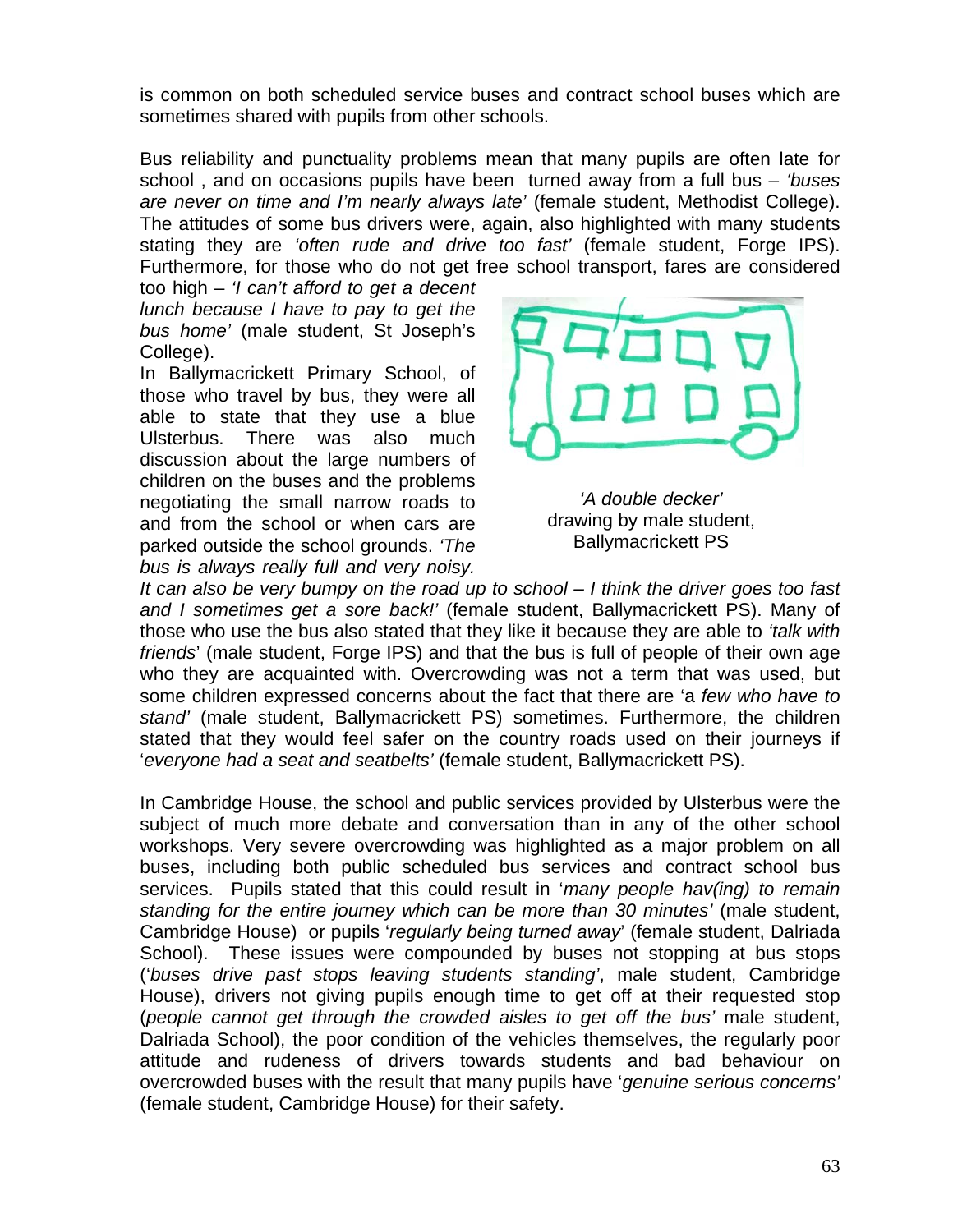Reliability and the condition of buses was brought into question by all users. Services regularly '*failed to turn up or even operate'* (male student, Lagan College) and the conditions on some buses were considered '*very poor – almost like cattle trucks in some cases'* (female student, Methodist College). Fares were also considered too high for those who have to pay their fares. In Ballymena, bullying is considered a *'serious problem for younger pupils on the bus'* (female student, Cambridge House). This problem, it was claimed, is compounded by the *'poor attitude of drivers and their inconsiderate, rude, abrupt response to any problems'* (female student, Cambridge House) that occur on the journey. It was again, also suggested that, on the rare occasions when drivers do attempt to intervene they *'do* 

Drawing by male student, Mitchell House

*not command respect'* (male student, Cambridge House) from students and lack authority, with the result that they have no or little impact on the problem behaviours encountered. A related concern was that *'many students are disrespectful towards elderly members of the public who also use the bus services'* (female student, Lagan College and female student, Cambridge House). Some younger pupils also felt *'lonely and isolated*' (female student, Methodist College) on buses.

Many students at Cambridge House had serious concerns about conditions at Ballymena bus station. It was stated that '*intimidation, sectarianism and bullying'* (male student, Cambridge House) are common place there, especially in the afternoons. Incidents involving fireworks, fighting, bullying and crowds of people make this a *'very scary environment for all, but especially for young people*' (female student, Cambridge House). It was felt that a recent police presence has had '*little impact'* (male student, Cambridge House) on this situation. It was suggested that there is a serious security and safety issue in the bus station and on some buses, with many students *'refusing to travel through the bus station for fear of their own safety'* (female student, Cambridge House).

If students miss a bus or are refused travel due to overcrowding, the next bus is *'often very late'* (female student, Cambridge House), making some feel pupils feel unsafe and insecure, especially in bad weather conditions. Many buses are also *'not numbered correctly'* (male student, Cambridge House and female student, Dalriada School). This, it was stated, makes pupils feel unsure and many have found themselves on the wrong bus as a result. Increased supervision was requested in Ballymena. The location of bus stops was called into question with many students having to walk *'significant distances to reach the stops'* (female student, Cambridge House). A number of students also stated that they have to walk up dark lanes and alley ways creating a feeling of insecurity on their journeys to/from school. In Dalriada School, concerns were again raised about the punctuality of buses and the fact that sometimes they fail to turn up as required. This was followed up by a list of concerns about the actual journey on buses, with issues such as overcrowding and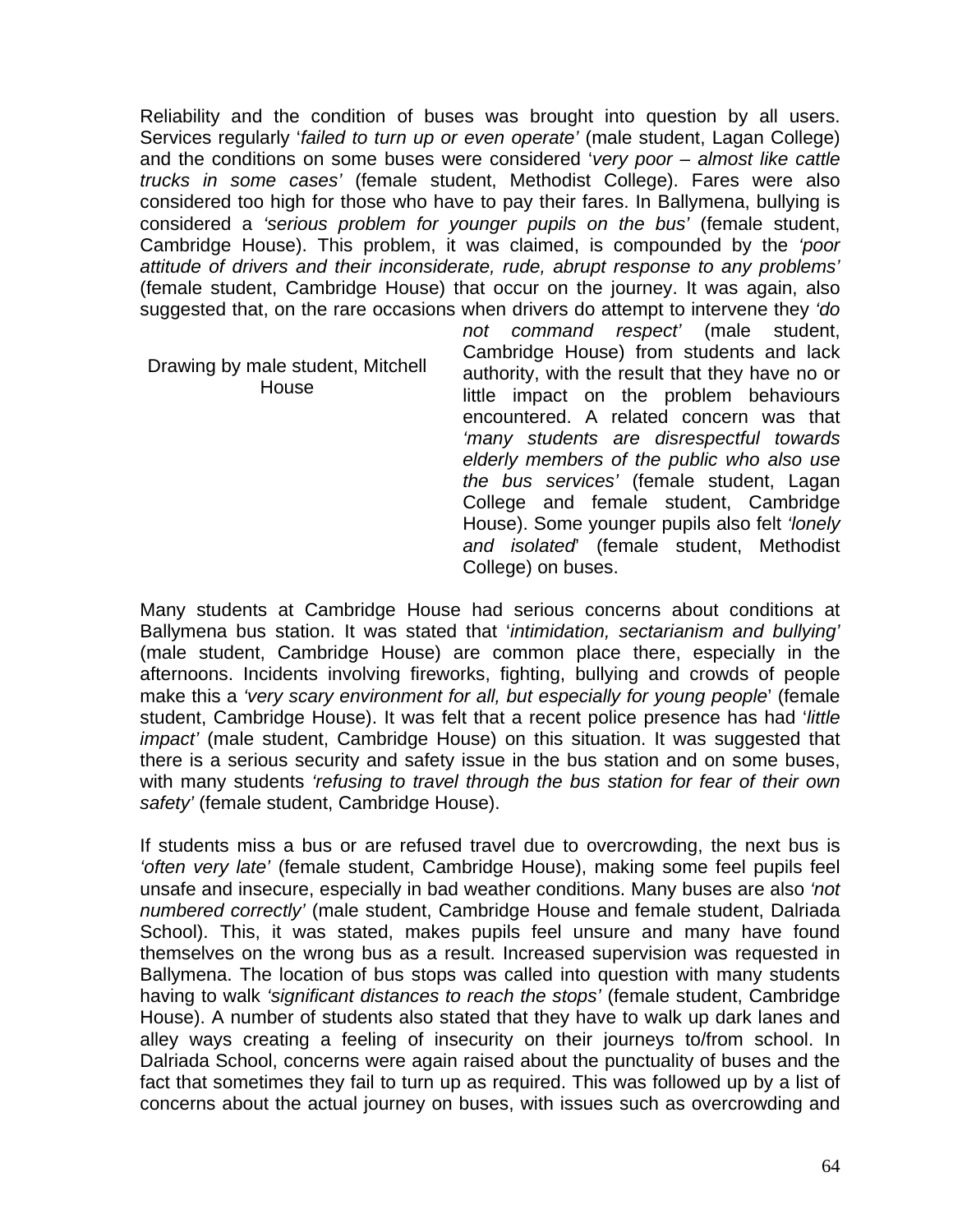the condition of vehicles taking precedence. A list of concerns made by one of the groups in the discussion looks like this: *'buses are…* 

- *Full*
- *Stuffy*
- *Long journeys*
- *Too warm*
- *Have bullies on them* (Dalriada school group, male and female students)

Concerns surrounding bus pass provision generated a significant amount of discussion amongst those who do not receive free transport entitlements. This group of pupils felt that it is an unfair situation particularly with fares being high. Smoking and behaviour of pupils on buses leading to incidents of bullying were also highlighted as concerns with a desire to see an active response to combat these problems being expressed. This was reinforced with concerns about the poor attitudes of bus drivers.

While the school buses at Enniskillen Integrated Primary School are not filled to capacity, the children had a few issues with their transport. These centred around personal safety concerns and the lack of seatbelts available on buses. Bullying was an issue raised by children in this workshop as they share buses with students from the neighbouring Institute of Further Education. Some pupils felt intimidated and scared when on the bus with these other older students. When they approach the bus driver for help in a situation where bullying or fighting (between their own pupils) occurs, the response is to *'hit them back'* (female student, Enniskillen IPS) and nothing is done to prevent or stop the bad behaviour. Many children, therefore, do not like the bus. Other negative aspects of bus travel included that it is noisy, slow and generally unpleasant. Another child stated that they don't like using the bus because *'people push'* (female student, Enniskillen IPS) them out of the way.

*'The bus leaves me off and then I walk home'* drawing by male student, Enniskillen Integrated PS

Children who use the bus in Ballinamallard tended not to do so every day. The main reasons for bus use were when parents were unable to collect children from school in the afternoons. This meant that virtually all journeys by bus took place on the return homeward journey. Those pupils who used the bus stated that they

found it to be an enjoyable experience. Amongst this group of pupils there was no mention of the issues that concerned children at the other school workshops. The children stated that they enjoyed meeting friends on the bus and also liked looking out the windows to get a good view of everything as they drove past!

Some students at Methodist College make journeys involving 2 or more buses. One such example is from Newtownards, which involves a bus into Belfast (Ulsterbus)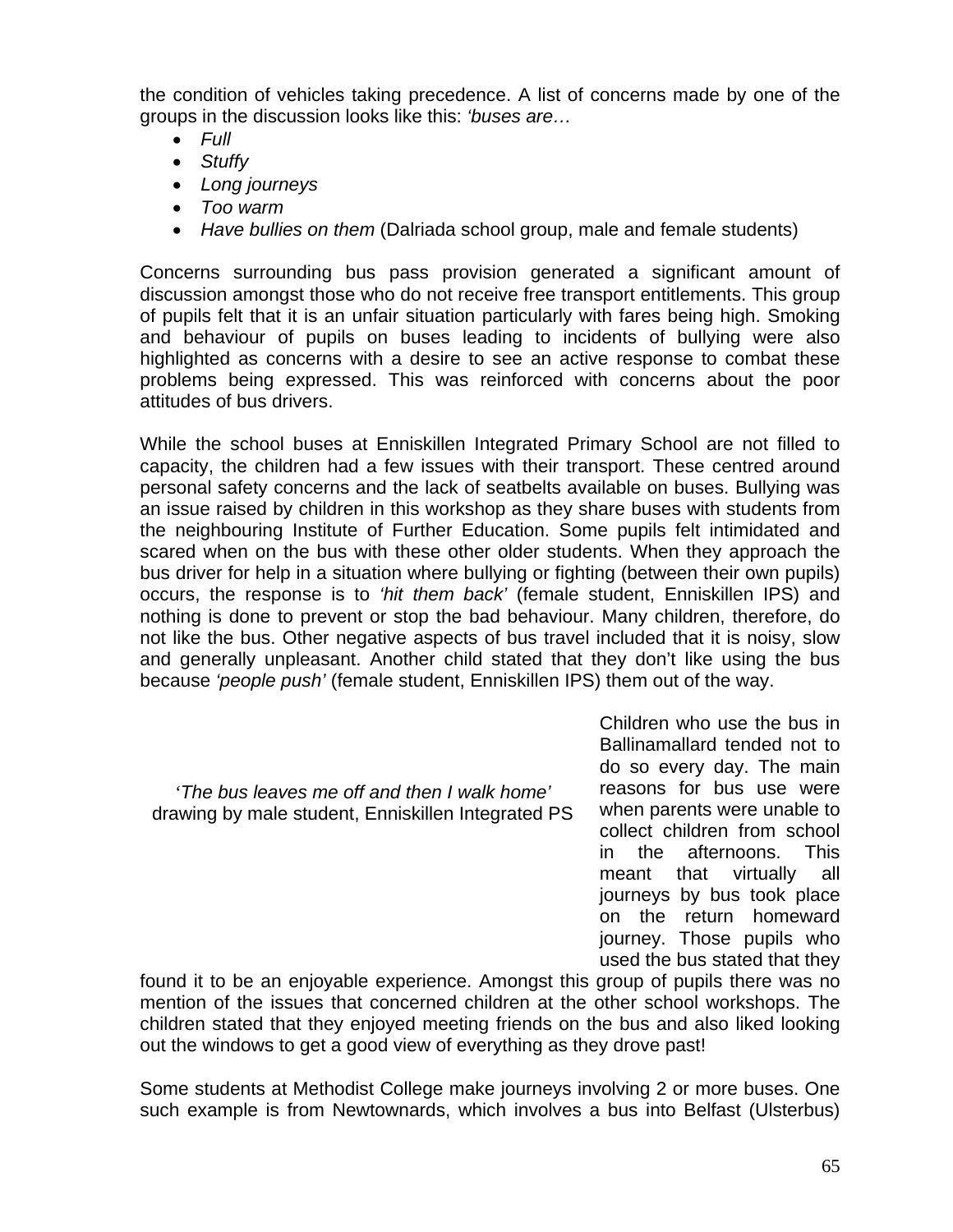and then a second bus to school (Metro). Such a journey takes more than one hour and can often be late as a result of heavy traffic – '*it can be very difficult if the bus is late or doesn't turn up' (*male student, Methodist College). Many students found the bus services to be nearly always late and unreliable with many not turning up at all or on time. There was no specific mention of overcrowding on buses, but it was highlighted in the discussion that the majority of bus services used are scheduled services and they can always be full with other passengers. One pupil in the St Joseph's College workshop stated that they travelled from Poleglass by minibus, operated by the school every day at a cost of £10 per week. This student was happy to do so as it provided him with a way of socialising with others and brought him directly to and from school – *'its good, I like it and my parents are happy to pay the money'* (male student, St Joseph's College).

# **4.5 Cycling**

While none of the participants in Lagan College workshop cycle to school, it was stated that other pupils do so. The main reasons for those who could cycle but don't

Sheltered cycling facilities at St Brigid's College, L/Derry (photo: S Mackey, 2005)

centred on the busy and unsafe roads on the route to school – *'the road outside school is really dangerous because cars speed along it – I wouldn't feel safe cycling even though I live close enough'* (male student, Lagan College).

According to information provided by St Brigid's College cycling has increased threefold amongst pupils, since the introduction of cycle lanes, bike sheds and the provision of lockers. Respondents who cycle do so in the better weather and not in wet or dark conditions. Much was made of the school's initiatives to encourage cycling and how much safer people feel using the bike as a result – *'it's good to know you have somewhere to keep your bike safe and lockers'* (male student, St Brigid's College). There are extensive cycle lanes surrounding the school, and these cater for the vast majority of people who travel to school this way. There is also, however, little in the way of cycle provision further from the school and this was seen as a barrier to further expanding the number of cyclists – *'we need more bike lanes in Derry'* (female student, St Brigid's College). Cycle facilities have also been provided at St Joseph's, in Belfast, as part of the safety zone developments. Nobody in the workshop group used a bike to travel to and from school, but it was agreed that the provision of covered and secure bike racks and lockers for cyclists was a good idea, though nobody was sure if this had resulted in increased numbers of students using bicycles at this school.

At Forge Integrated Primary School, there are no cycle sheds or secure facilities for bikes in the school. Those who bring bikes lock them up on railings outside the front entrance. This is seen as an unsatisfactory arrangement because the bikes can get wet in bad weather – *'when it rains my bike gets soaked'* (male student, Forge IPS). Many of the children stated that they enjoy cycling because they get exercise and they enjoy bringing their bikes into school, especially on a Wednesday for cycle club and cycling proficiency – *'its really good fun'* (female student, Forge IPS). There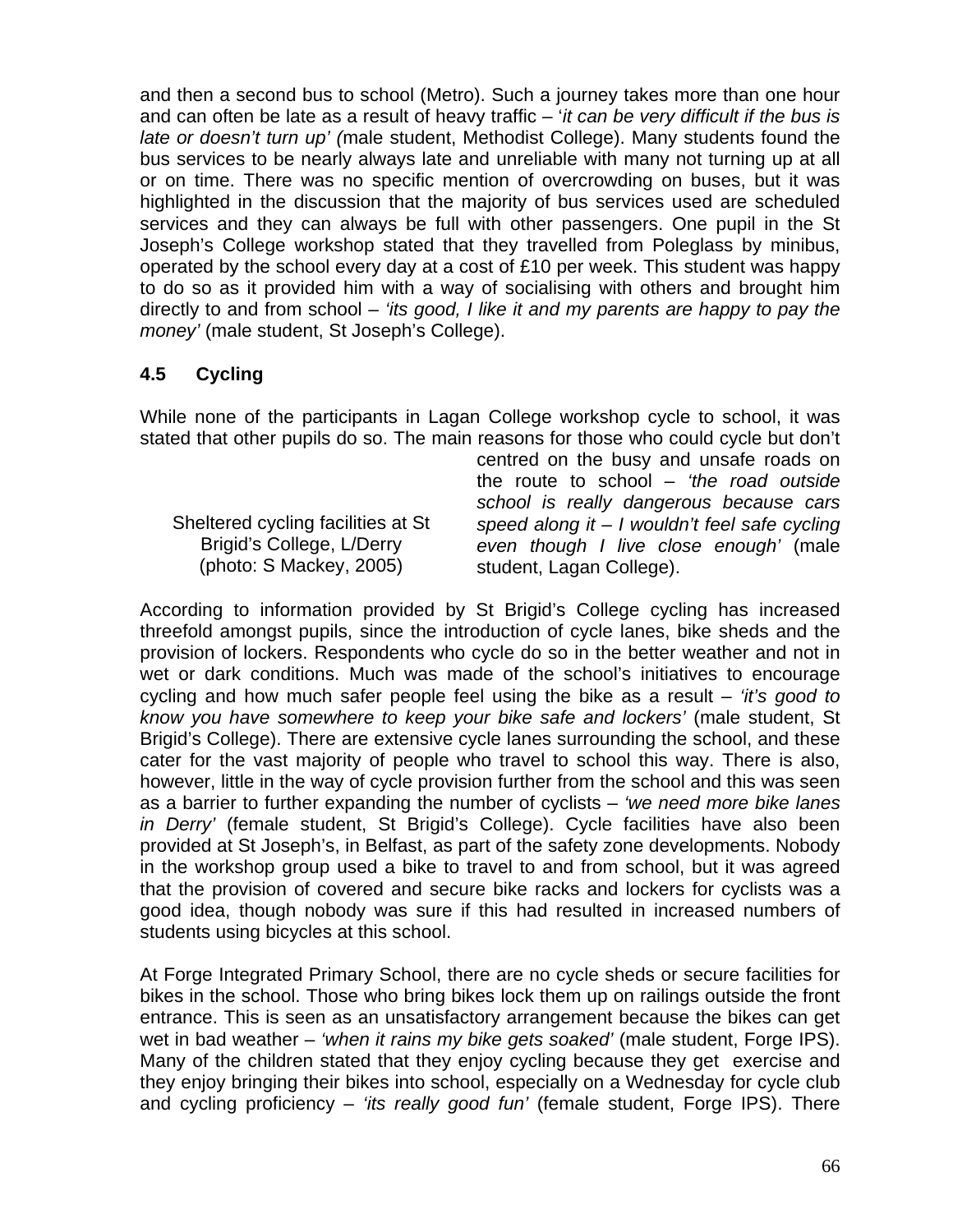were safety concerns associated with travelling to and from school by bike at this school as a result of heavy traffic moving quickly, lack of cycle lanes and having to use the footpath – *'sometimes I feel unsafe because the roads are so busy and the cars go too fast'* (male student, Forge IPS). Many cyclists suggested that they would like to see separate cycling lanes as well the provision of reflectors and lights etc for improving the visibility of cyclists. Some children stated that they don't like cycling and that they wouldn't be encouraged to use the bike because they are worried about traffic congestion and the speed of vehicles.

Fort Hill pupils expressed concerns about the level of traffic and the resulting safety concerns for cyclists and mopeds. Traffic congestion means that there is little space for separate cycle lanes close to the school and this, it was felt, is a major deterrent to potential cyclists – *'not many people bring their bikes because they don't feel safe'*  (female student, Fort Hill College). Not only does this deter cycling but a lack of safe and secure cycle facilities on school premises is also a further deterrent – *'there's nowhere to keep bikes safe anyway'* (male student, Fort



drawing by male student, Fort Hill College

Hill College). Moped users suffer from the same concerns, and this has resulted in the only moped user no longer using this mode of transport.

In Ballinamallard, a number of pupils said that they would like to cycle to school but they are currently not allowed to do so, except on days when they have cycling proficiency. There are no facilities for keeping bikes and the roads and footpaths were considered too narrow to cycle safely.

# **4.6 Travel by Car**

A large proportion of respondents in all schools travel to and/or from school by car. This is despite the fact that a significant number of pupils also live within walking distance and that some schools have been actively encouraging people to walk or cycle. Congestion was an issue that created much discussion especially when it occurs close to the school gates in the mornings and afternoons. Congestion in and around Methodist College on both the Malone and Lisburn roads and St Joseph's College on the Ormeau and Ravenhill Roads was cited as a major issue by many who use the car. This, it was stated, often made students late for class, but many have become resigned to the fact that this is an aspect of travel they cannot do much about – *'there's not much we can do about traffic, so we just have to accept it'*  (female student, Methodist College). It was also felt that *'many people just don't want to do anything about traffic. There are so many cars with just one person in them, but nobody seems to care'* (male student, St Joseph's College).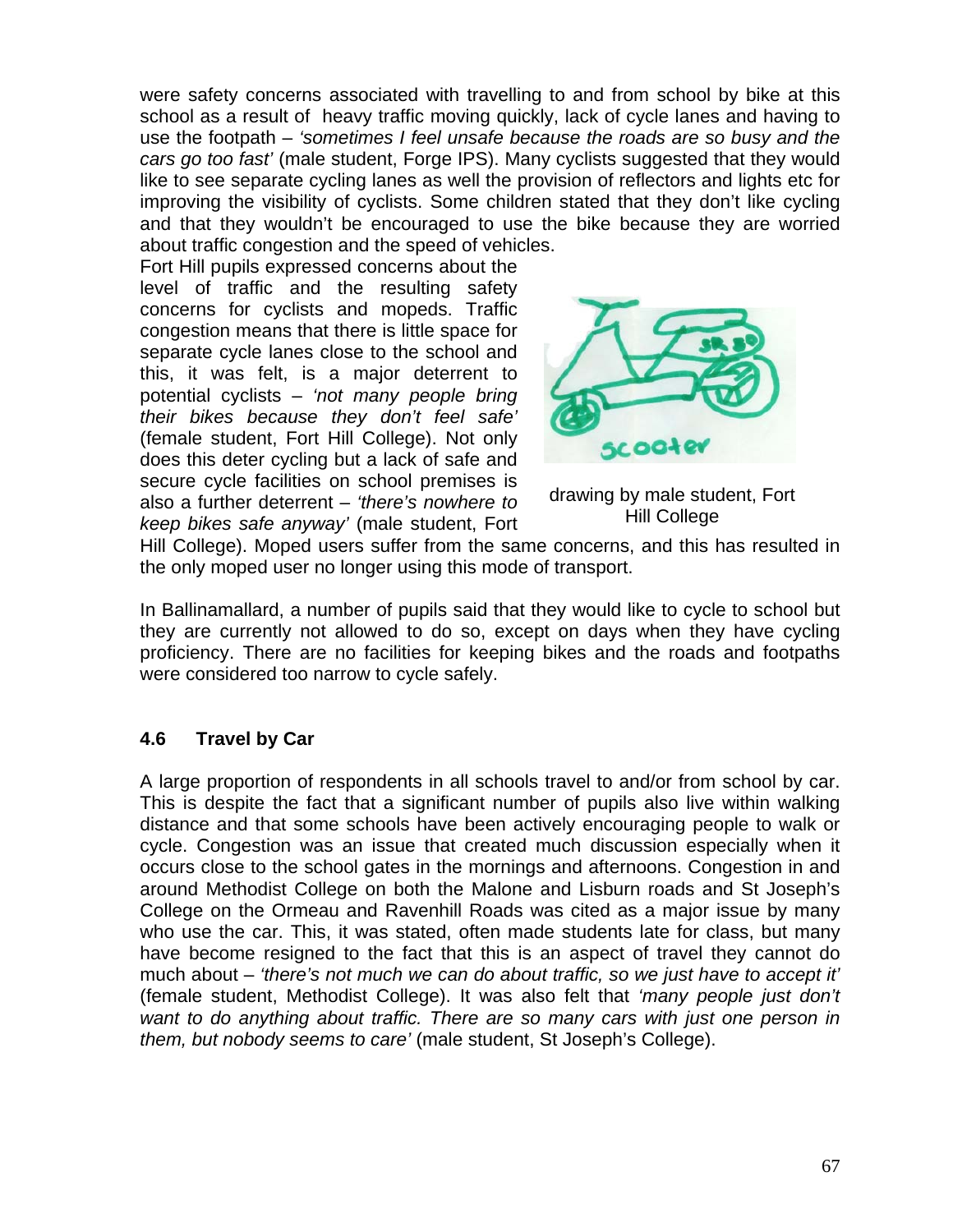

drawing by female student, Fort Hill College

People tended to travel by car as they felt it is more comfortable, they don't have to leave home as early and because their parent(s) gave them a lift on the way to work – *'I can get extra time in bed if my dad takes me in!'* (male student, St Brigid's College). Furthermore, some pupils stated that they feel safer in the car on dark and wet mornings and also when the traffic

is heavy. More people come to school by car in the morning than go home in the afternoon as their parents are working – *'I have to walk home, because my mum and dad don't finish work 'til later'* (female student, Fort Hill College). At Fort Hill College, many pupils travelled to school by car as their parents give them a lift on their way to work in the mornings. Travel by car in other circumstances was not common, as many people prefer to walk or go on the bus with friends.

A majority of children in Forge Integrated Primary School also stated that they enjoyed travelling by car to and from school as it is warmer, quicker, easier and safer due to the presence of seatbelts – *'car is the best way to go!'* (male student, Forge IPS). The car, it was felt, is a really good way of getting to school as *'it gets us there quick'* (female student, Forge IPS and male student, Ballymacrickett PS). Not only this, but overall the pupils thought that travelling by car to school is better. They highlighted the comfort and safety aspects and how much better they feel travelling by car. Congestion was an issue that the children were not concerned about – *' I don't really care if traffic makes me late for school, I'll get there sometime'* (male student, Forge IPS). Many more pupils suggested that when they are in traffic jams they don't mind and that they are used to it, though one child stated that they don't like the car because they spend too long in traffic – *'we just sit there and go nowhere'* (female student, Ballymacrickett PS).

The remainder of participants in Ballymacrickett Primary School who do not travel by bus stated that they travel by car (or jeep!). Some children told the group that there are sometimes problems passing cars parked on the road and there have been occasions when collisions have occurred, though these consist of 'scrapes' rather than crashes – *'my dad's car got scratched because another car was parked in his way and he tried to get through'* (female student, Ballymacrickett PS). Everyone who travels by car in the primary schools stated that they enjoy doing so for a number of reasons. These reasons included the fact that they get to school and home faster, it is not noisy and that they can listen to the radio – *'my mum has Chris Moyles on the radio and I can listen to it'* (male student, Forge IPS). They all seemed to appreciate the privacy and personal space afforded to them by car travel. The majority of children stated that they came to and from school by car as they had no alternative, mainly due to safety concerns while attempting to walk – *'we couldn't walk as there are no footpaths to school and its too dangerous'* (female student, Ballymacrickett PS). Children who travelled by car in Enniskillen Integrated Primary School also stated that this is a largely positive experience for a number of reasons. These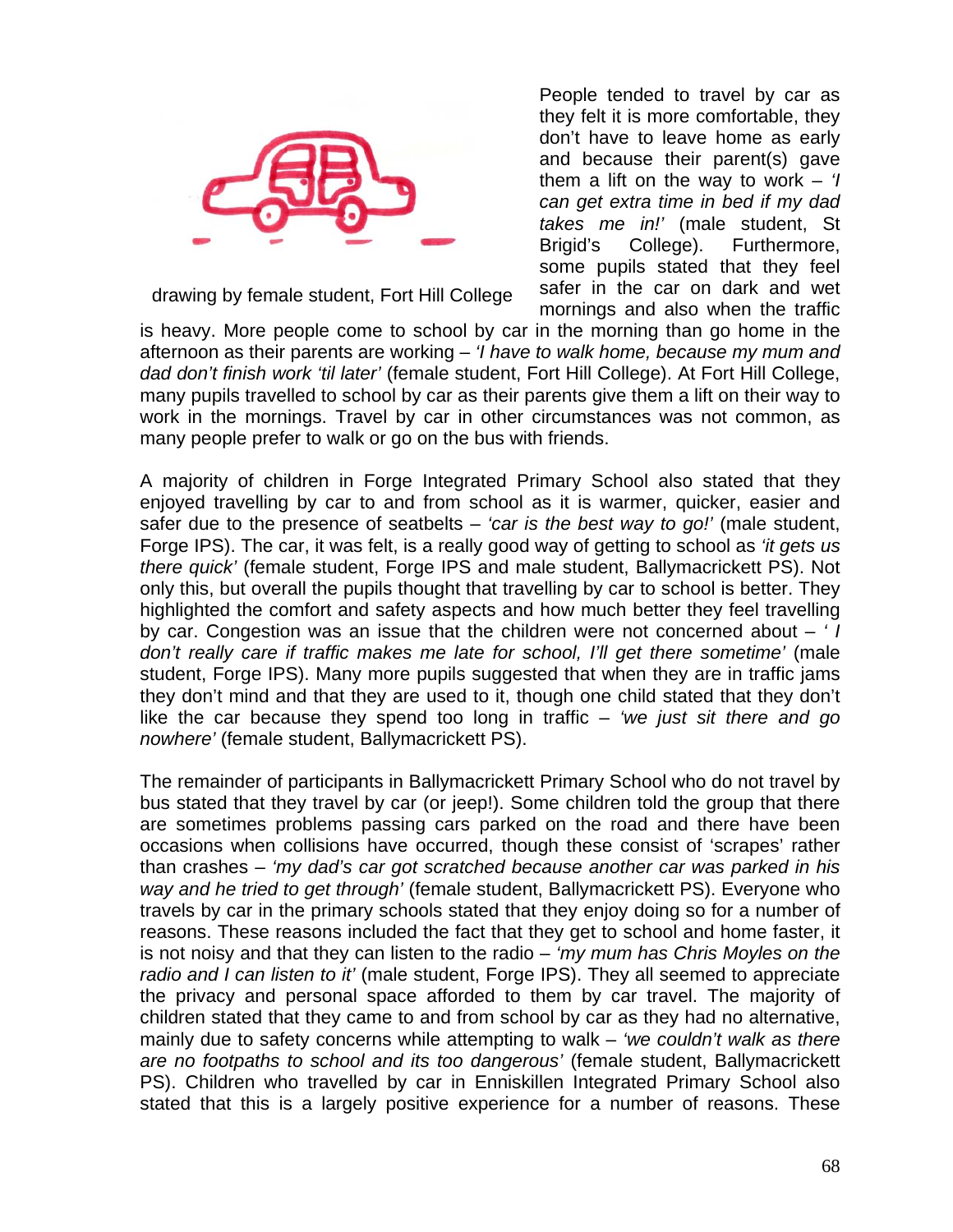included speed, ease and fun. Many also stated that it prevents them from getting

wet and they can remain *'nice and dry and warm'* (female student, Enniskillen IPS) for the whole journey. These pupils also don't have to face students from the Further Education College and, therefore, have no worries about bullying or intimidation. Again, many children in Ballinamallard who used the car for their journeys to and from school enjoyed the experience. Some stated this is because they can keep warm and dry, they don't have to get up as early and many stated that because they live in the country they have no other choice – *'I have to get the car, there's no other way'* 



drawing by male student, Ballymacrickett Primary School

(female student, Ballinamallard PS). The only negative issues raised about travelling by car included the number of cars outside the school, particularly in the afternoons. This, it was suggested, can make it very difficult to get past and sometimes the children are delayed as a result. This is also a problem in the mornings, '*but it isn't as bad then'* (female student, Ballinamallard PS).

There was much less discussion about travelling to and from school by car in Cambridge House than there was about the use of bus services. Those pupils who do travel by car stated that it is generally a positive experience. This was apart from the heavy traffic levels around Ballymena and especially on the Galgorm Road outside the school and the neighbouring Ballymena Academy. Roadworks were an issue that many people highlighted as a concern – *'there are always roadworks near school, it can be very frustrating'* (female student, Cambridge House). The continuing programme of highway maintenance compounds congestion problems and makes journeys longer with many students being late for class on a more regular basis – *'these roadworks make us late to school, especially in the bad weather'* (female student, Cambridge House). Congestion in general and, more specifically, around Dalriada School in Ballymoney was also highlighted by those who use the car here. This, it was suggested, is an issue that many people just have to accept – *'we can't do anything about it'* (male student, Dalriada School). Of those who travel by car, many do so instead of walking because they prefer to do so, while a few do so because parents leave them off on their way to work – *'I would just rather go in the car because I can'* (female student, Dalriada school)

# **4.7 Walking to and/or from school**

Firstly, in St Brigid's College, it was highlighted that sometimes people felt unsafe in the Shantallow area because of the presence of gangs and groups of people who hang around – *'it can make you feel unsafe, but you just put your head down and walk faster!'* (male student, St Brigid's College). This was the only area in which such specific personal safety concerns were expressed. Some respondents across all schools only walked to school in good weather, while there are many who had to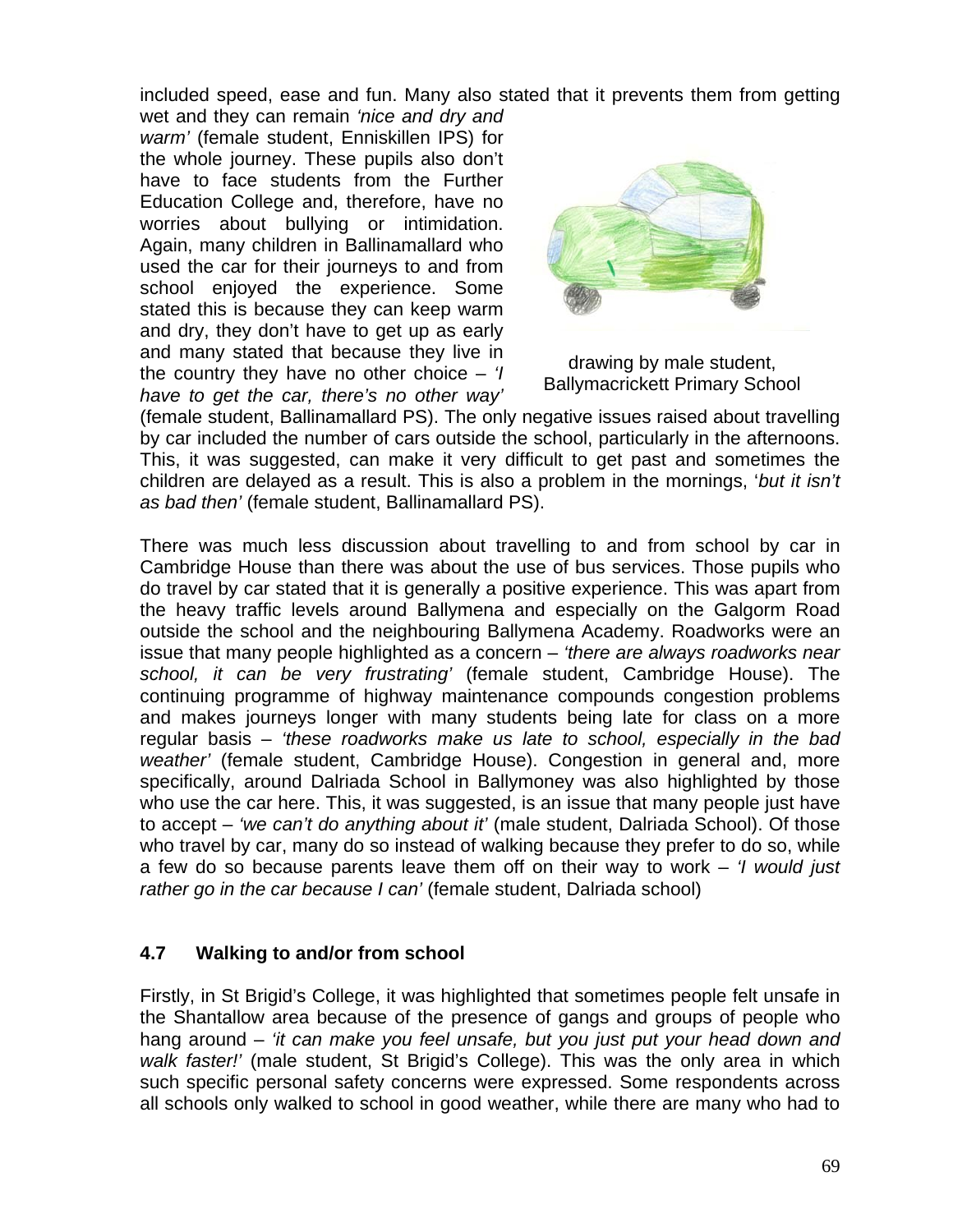walk to school in all conditions as they have no other option – *'I walk in the rain and the snow as we don't have a car'* (female student, St Brigid's College). Concerns were, however, still prevalent regarding walking through certain areas, though walking anywhere in the dark was an area of increased concern among all participants, especially with St Brigid's students and those from St Joseph's who walked significant distances to the Markets area or beyond – *'we just walk fast, 'cos you don't know who's around'* (female student, St Joseph's College). Of those who walked to and from Cambridge House Grammar School, journeys tended to be less than 10 minutes with little in the way of concerns apart from walking in dark or poor weather conditions. The absence of all but one crossing patrol in the vicinity of Dalriada School was an issue of concern, with many students expressing disquiet about the speeds and levels of traffic on their routes to and from school.



Children walking to school (picture by female student, Forge IPS)

The children in Ballymacrickett Primary School were fully aware of the reasons why they either choose not to walk or why their parents don't allow them to do so. These reasons were particularly well articulated in the group and centred around the issue of safety and the lack of available footpaths, and the presence of many tight narrow bends and steep hills in the immediate vicinity of the school. One child stated that they would not consider walking as *'you could get hit by a car or stolen by somebody!'* (male student, Ballymacrickett PS) with another expressing concerns about '*getting run over and killed* (female student, Ballymacrickett PS). Those who walked to Ballinamallard Primary School tended to live in close proximity, at least, within the village. Many stated that they don't

mind walking in good weather, but dislike it during the winter or in the rain – *'I don't*  like getting wet and then being in wet clothes all day' (male student, Ballinamallard PS). Everyone said that they felt safe walking and that it makes them feel good because they get good exercise from it – *'it makes us healthy!'* (female student, Ballinamallard PS). Some said they would like to see traffic lights, which would make it easier for them to cross some busier roads.

One child stated that they wore reflectors while walking in the dark, but they didn't like doing so as they have to walk alone and sometimes, in the bad weather, they feel a little unsafe – *'the bright yellow things are a good idea, though!'* (male student, Ballinamallard PS). It was suggested that they would like to have a walk to school week – *'I think it would be good fun and we could get healthier all together'* (female student, Ballinamallard PS).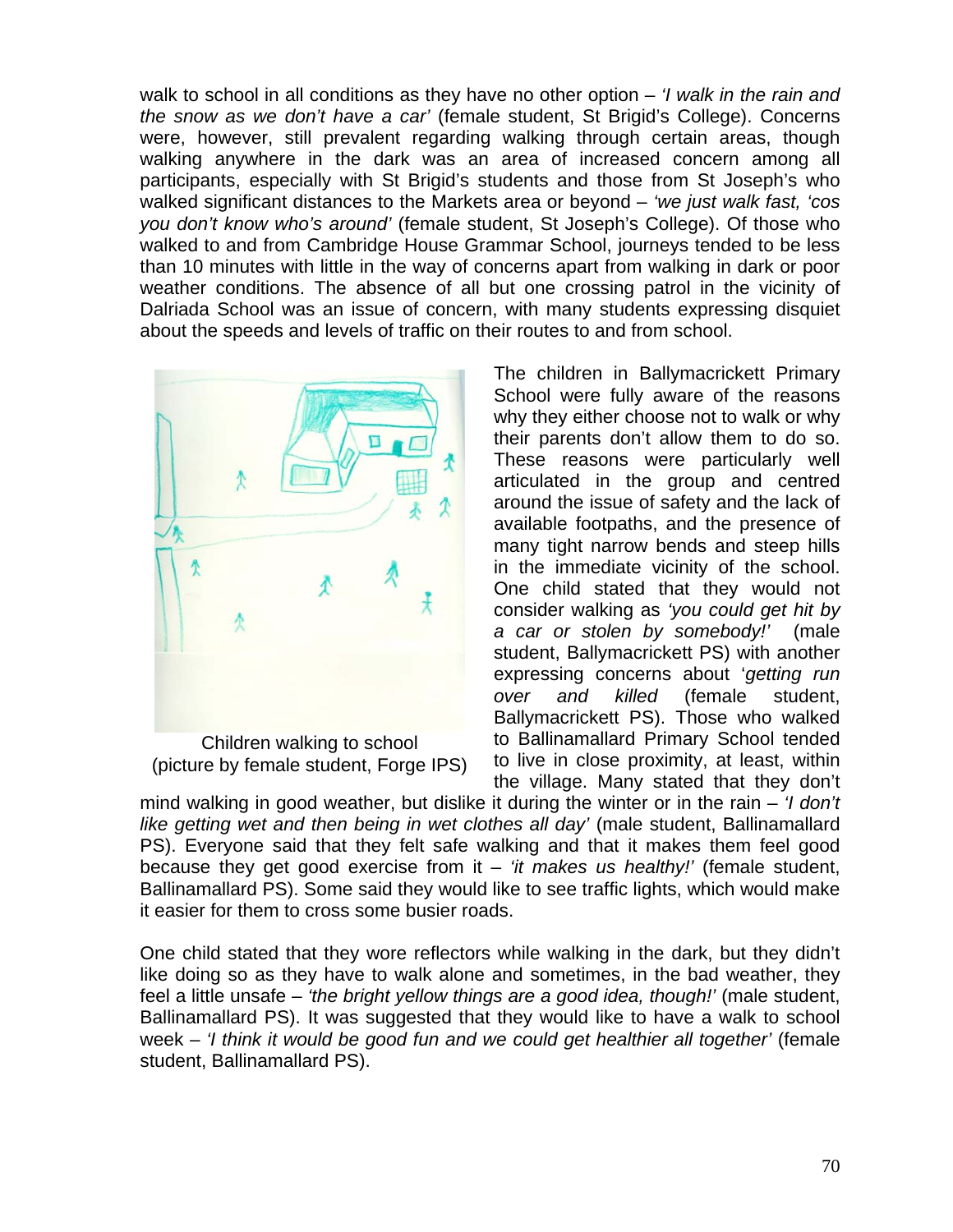# **4.8 Travel by Train**

New CAF Train (Photo: S. Mackey, 2004)

Some pupils in Methodist College used the NI Railways service to get to and from school. Much was made of the level of comfort of the new CAF trains and how the students enjoyed travelling on them – *'they are light years better than the old things, but still not perfect!'* (female student, Methodist College). This was, however, offset by the fact that they were often late and very busy with no seats available. It was agreed that the service is, however, now much better than previously.

# **4.9 Issues about the Street Environment and Areas**

The majority of school buses at Lagan College drop off and pick up pupils in the school grounds at specially constructed bus stands. This, it was felt is a good arrangement with sufficient safety measures such as '*guard rails and plenty of open space*' (female student, Lagan College). Other buses collect pupils and leave them on the road outside the school gates, a situation that was less enthusiastically received amongst pupils in the discussion group. Problems such as *'narrow footpaths and large amounts of traffic'* (male student, Lagan College) here were also issues for concern. When pupils were using the scheduled Metro bus services from Four Winds terminus (about half a mile from the school), narrow footpaths, traffic levels and the speed of traffic in this area were mentioned as safety problems. Furthermore, there is limited space and poor shelter facilities at the terminus – *'it can get very crowded and there's hardly any room to stand'* (female student, Lagan College).



drawing by female student Ballinamallard Primary School

The majority of pupils in St Brigid's College agreed that they normally felt safe in the area surrounding the school, despite busy roads. Some expressed safety concerns further away from the school in the Shantallow area and during dark, cold and wet weather conditions. Crossing points '*could be better and traffic lights could be provided'* (females student, St Brigid's College) in certain areas to aid the crossing of busy roads. Pupils in St Joseph's stated that they had never considered or thought about their safety in the immediate vicinity of the school due to the large numbers of other pupils in the area at the same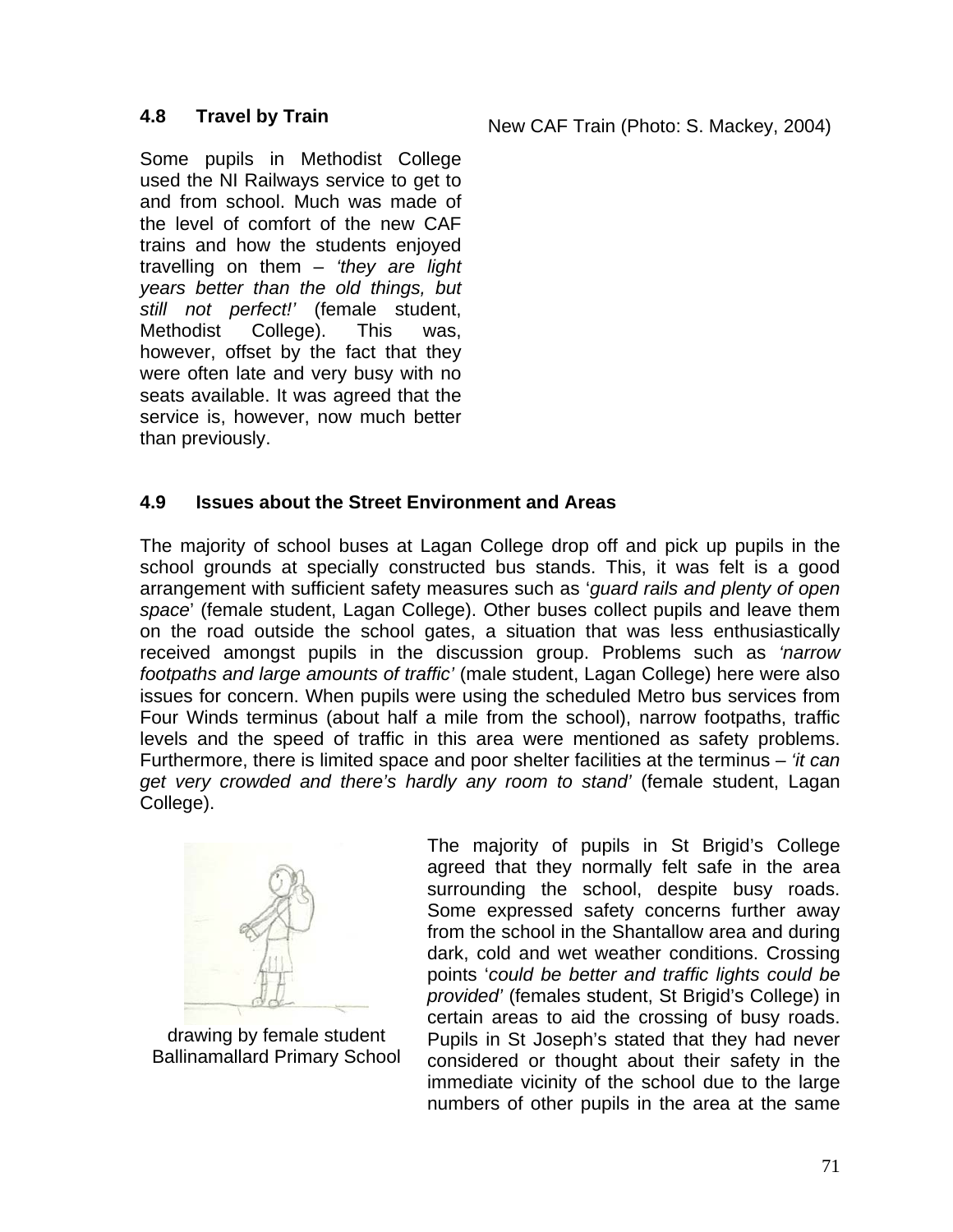time – *'there are so many of us, we are hard to miss!'* (female student, St Joseph's College). It was suggested that the safety zone had not slowed traffic down because congestion had already done so – *'it's not that useful because the traffic is so heavy before and after school that the traffic goes dead slow anyway'* (female student, St Joseph's College).

Serious concerns were expressed about the main Belfast to Lisburn Road close to Fort Hill College. There is a busy roundabout junction which, it was felt, is unsafe for pedestrians and cyclists as well as a narrow section of the road close to the school gates which acts as a bottle neck – *'there is so much traffic using this road that it's just not safe for us'* (female student, Fort Hill College). This is where the crossing patrol is and it was felt it was a vital help to those crossing this section of the road – *'even though there are traffic lights there, the crossing patrol is just for the primary school, but when we can use it, it really helps use feel safer'* (female student, Fort Hill College).

# **4.10 Other factors**

One major issue which also featured in two of the discussion groups was the issue of lost property and how many pupils had never been able to retrieve items left on the bus – *'when something is lost, we never get it back'* (female student, Methodist College); *'you have to be really careful you don't leave anything on the bus, because if you do you have no hope of getting it back!'* (female student, Fort Hill College).

One pupil in Forge Integrated Primary School wrote that they would ideally like to *"travel to school by plane or helicopter. I would like this because I could get to school quickly and land in the playground!"* (male student, Forge IPS). The reasons for this view centred around the fact that those who use the bus can't easily get into the



drawing by male student, Forge IPS

school grounds or along the road to the school because of the cars parked in the bus lane. This seemed to be a major source of frustration for these children and they expressed a desire to see this situation change – *'something needs to be done about it'* (female student, Forge IPS).

Furthermore, concerns were expressed by children at all four primary schools about the speed of traffic outside schools

and the fact that they don't always feel safe walking or cycling as a result of this. More provision for cyclists was requested across all the schools, specifically secure bike sheds and paths as well as reflectors and more visible clothing – *'me and my friends would like to use the bike, but we think its not safe at the minute'* (male student, Ballinamallard Primary School).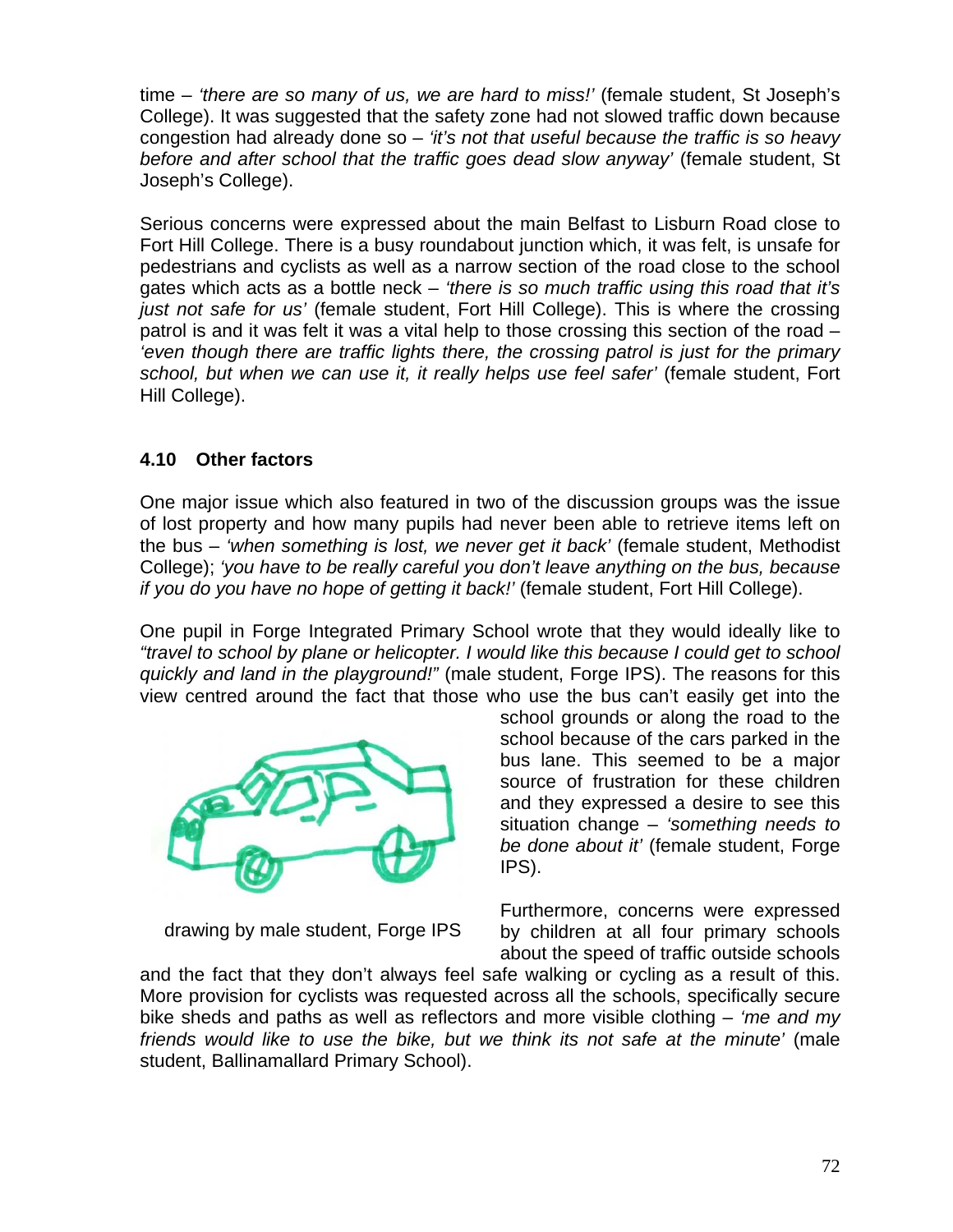#### **4.11 Suggestions to improve school travel experiences**

The participants in Lagan College, Cambridge House, Dalriada School and Methodist College made some suggestions about how they would like to see their journeys to school by bus improved. The level of comfort afforded by the seats was mentioned by these students as an area for improvement and the provision of seatbelts so people can use them if they choose to. It was, however, recognised that if seatbelts were to become a legal requirement and the three-for-two seating arrangement was abolished that more buses would be required. Concerns were raised about how this could be done, the time it would take and how, in the interim, people would be refused travel on capacity grounds – '*there's no other way around it, there needs to be more buses'* (female student, Methodist College) and *'the government will need to pay for that'* (male student, Cambridge House). It was also suggested that adult supervision was required on some routes in order to keep pupils 'in line' and to prevent smoking and/or threatening behaviour on the buses – *'there is a real need for supervision to stop any trouble'* (female student, Cambridge House).

In L/Derry, it was felt that the speed limit on the Glengallaigh Road outside St Brigid's College *'should be reduced from 40 mph to 30 mph'* (female student, St Brigid's College) and that the crossing patrol woman should be reinstated, her job was cancelled as a result of education board cut backs, and that crossing patrols removed from areas with traffic lights should be re-instated – *'it's ridiculous'* (female student, St Brigid's College). The provision of a safety zone, cycle lanes and sheds and the development of a travel plan have made a huge impact on the safety of pupils. The majority of those present stated that they now *'feel much safer'* (male student, St Brigid's College) amongst the busy traffic while either walking or cycling, but *'more could still be done'* (female student, St Brigid's College). Concerns were still expressed about the lack of crossings and patrols as well as those who still insist on coming to school by car when they live a short distance away.

Children who walk to Forge Integrated Primary School expressed concerns about the levels of traffic and the speeds of vehicles on the Ormeau and Ravenhill Roads. It was suggested that this makes them sometimes feel unsafe, especially in bad weather and that they would only walk on days when they absolutely have to. There was a request for more pedestrian crossings and lower speed limits outside schools – *'we need more help so we can feel safer'* (male student, Forge IPS).

The participants in Fort Hill College produced a list of suggestions they would like to see to improve safety and to make their journeys to and from school better. It was felt that *'traffic lights should be installed at the Low Road entrance'* (female student, Fort Hill College) to the school as it can be difficult crossing there. Bicycle lanes and secure facilities would, perhaps, encourage people to cycle to school, so these were also included as suggestions – *'we need to get people to at least consider these things, so it needs to be made easier for them'* (female student, Fort Hill College). In terms of bus service provision, it was suggested that if the school bus is going to be late, the *'school should be contacted and informed of this'* (female student, Fort Hill College). Furthermore, it was felt that another school bus is needed on the Belfast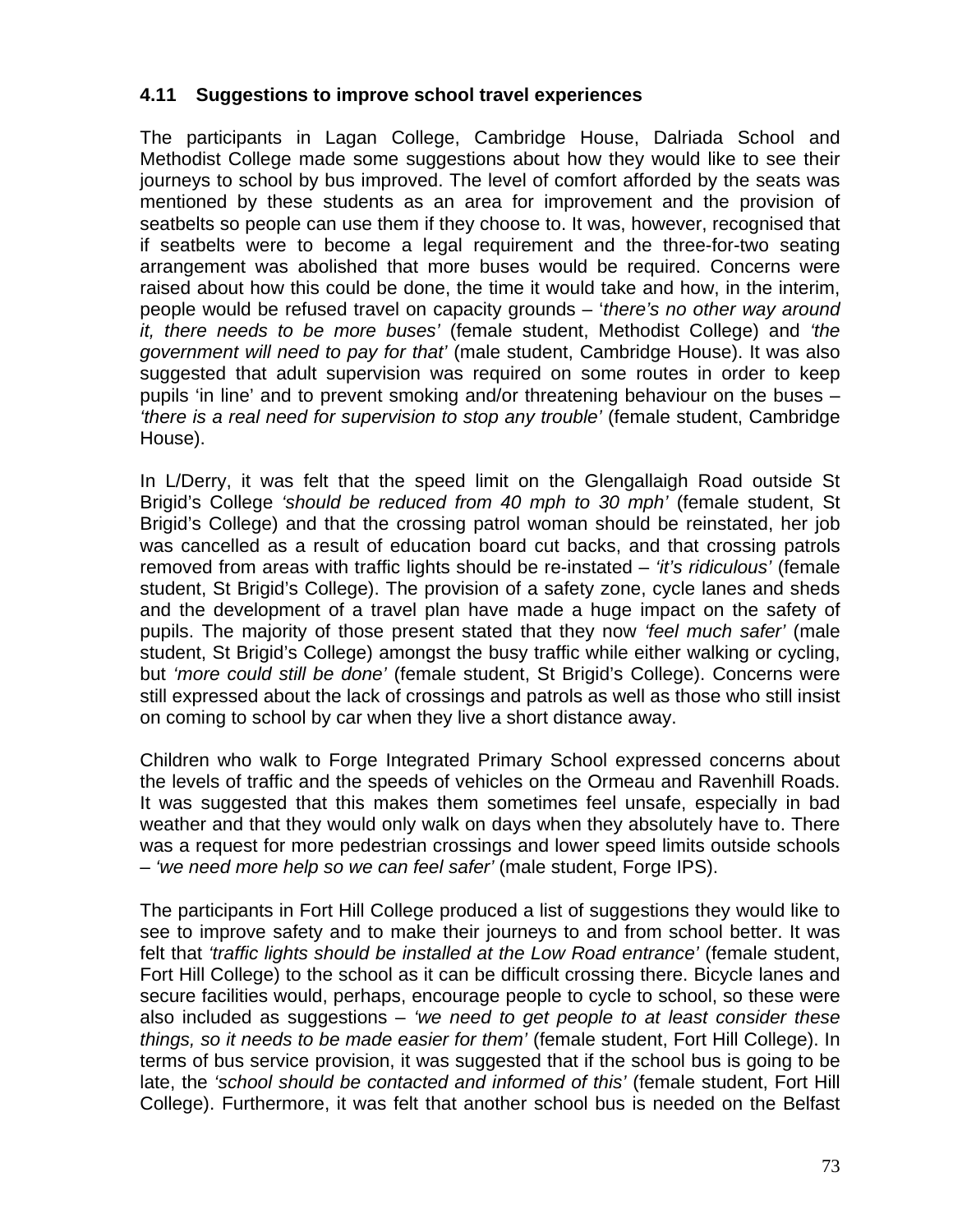523 service as overcrowding on both the dedicated school bus and the public bus that shadows it is a major problem.

It was felt that, although seatbelts on buses may be desirable amongst many respondents, they would rather not have them if it means a decrease in bus capacities and results in more students *'being refused travel and left standing at the side of the road'* (male student, Fort Hill College), thus creating other potentially serious safety issues. The issue of fares was further highlighted. It was suggested that costs for those who have to pay to use the bus are *'too high'* (male student, Fort Hill College). Complaints were made about having to pay while others have free transport entitlements. A summary of other suggestions includes *'better seats, bigger or more buses (double deckers?) and more space to get on and off'* (female student, Fort Hill College) the vehicles.

Provision of parking at Ballymacrickett Primary School was an issue of concern with many children stating that it makes them feel unsafe when walking from the car or bus into school. This, it was revealed, will be rectified with the impending construction of a new school. Children also suggested that they would like to see seatbelts provided on school buses and, furthermore, stated that they would *'definitely use them'* (female student, Ballymacrickett PS). Moreover, some children were concerned about the state and age of some of the vehicles – *'they rattle a lot'*  (male student, Ballymacrickett PS). It was suggested that newer safer buses with improved seating would be well received by the children here – *'we sometimes get new buses and they are really nice'* (female student, Ballymacrickett PS).

All students from Cambridge House Grammar School who use the bus suggested that *'more capacity is needed'* (male student, Cambridge House) along with safer more modern vehicles and better supervision, both onboard and at the bus station. It was also felt that congestion problems would be relieved if roadworks were timed to take place at times such as *'school holidays and at weekends'* (female student, Cambridge House). It seemed to many respondents that roadworks are becoming more of a problem during the school term time.

# **4.12 Special Education Transport Provision**

All transport is dedicated and highly organised to meet the needs of these pupils. This results in only minor problems occurring – *'we never have any bother, the bus is good'* (male student, Mitchell House). Such problems relate to the actual journey experience itself as opposed to the provision of transport. Many students said that they *'like and enjoy'* (female student, Mitchell House) their trips to and from school. There were few negative comments, but some were aired in the discussion groups. These included issues of misbehaving on buses and occasions when pupils annoy the driver or the escort by *'playing up'* (male student, Mitchell House) for attention. These are not, it was revealed, common occurrences.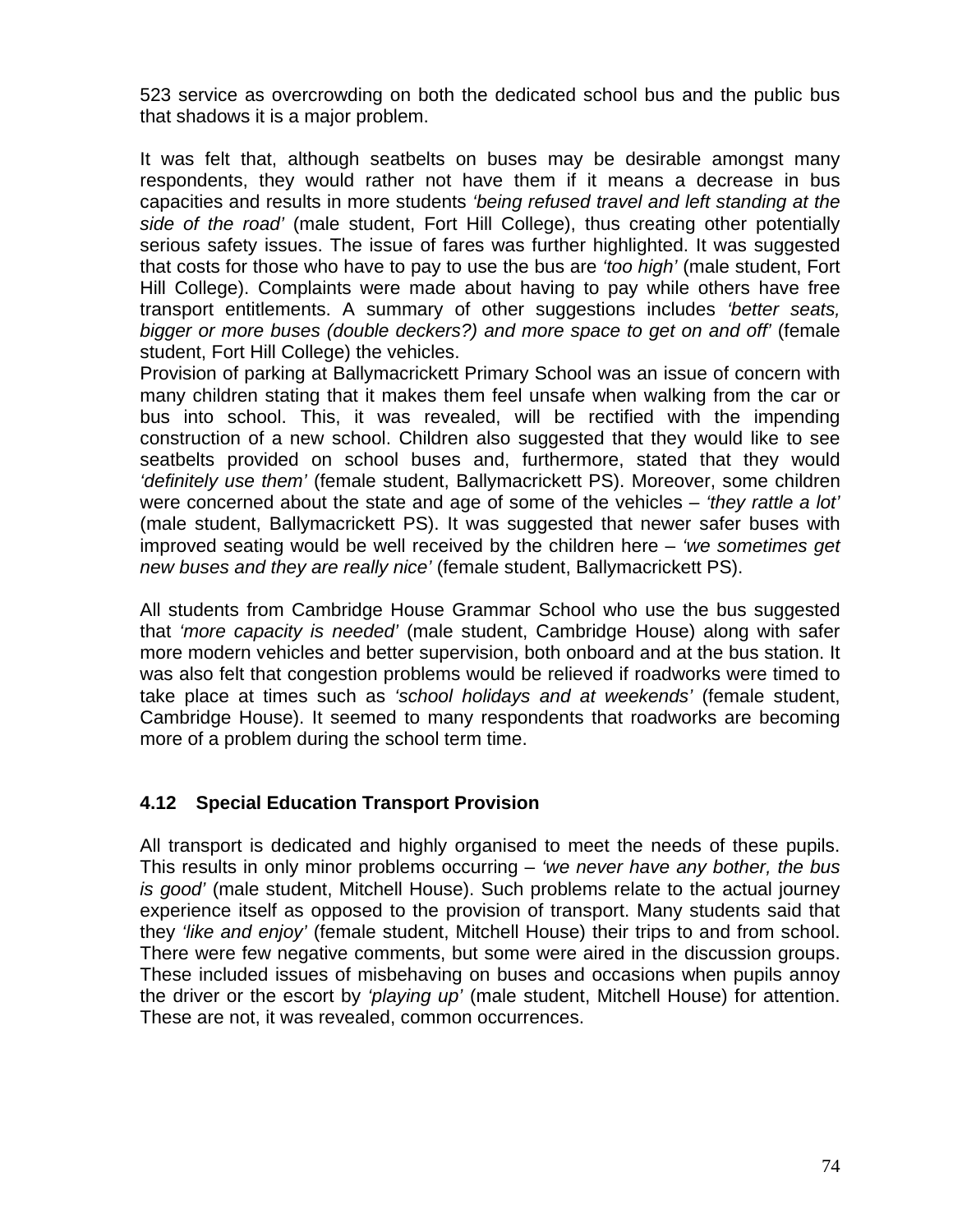Those who travel by bus stated that they enjoy the company of friends and like being able *'to talk to each other, the escort and the driver'* (male student, Mitchell House). Some pupils stated that they *'do not like sharing a taxi'* (male student, Mitchell House) with other people, while many also said they relax and sleep during their journeys.

ELB school bus (Photo: S. Mackey, 2004)

# **4.13 Summary and Conclusion**

The main concerns highlighted by pupils in all schools included overcrowding of buses, lack of seatbelts, reliability of services, timekeeping, bus stops and shelters and general behaviour issues. Congestion was also raised on a number of occasions as were issues of footpaths, cycle lanes and walking or cycling through certain areas. At one of the workshops concerns were raised about the recent removal of crossing patrols as a result of Education Board financial cutbacks.

The key issues of concern are the same across all age groups, school types and locations. Many students had ideas about how to improve their journeys to and from school. These included more buses, better seating on public transport vehicles, seatbelts on buses, reliable services, supervision, trained and more polite or receptive bus drivers and inspectors who are more appreciative of the needs and concerns of school pupils. Waiting for buses was also an area of concern with many stops not having shelters and safety issues were raised with numerous pupils crowded on footpaths at the side of often busy roads. A common feeling throughout all pupils in the twelve schools who use bus services was that overcrowding could be solved with the provision of extra vehicles or double deckers. If seatbelts were required to be worn, it was recognised that capacity levels on buses would be reduced and if more vehicles were not provided pupils would be refused travel, which presented more safety concerns for respondents. This, and the issue of funding to provide seatbelts and extra vehicles was considered a necessity in many cases – after all, it was suggested *'what price a single life'* (female student, Lagan College) if these measures are not paid for.

In terms of congestion, many pupils see it as something they can do nothing about and accept it as a '*fact of life*' (male student, Methodist College). Many pupils prefer to travel by car than walk and, as a result, congestion levels are increased around schools, especially in bad weather. This was a fact that did not affect the resolve of those who continue to travel by car. Concerns for those who walk included traffic speeds and the level of traffic. Moreover, issues surrounding the provision of footpaths in some areas, were also raised. In some areas footpaths are insufficient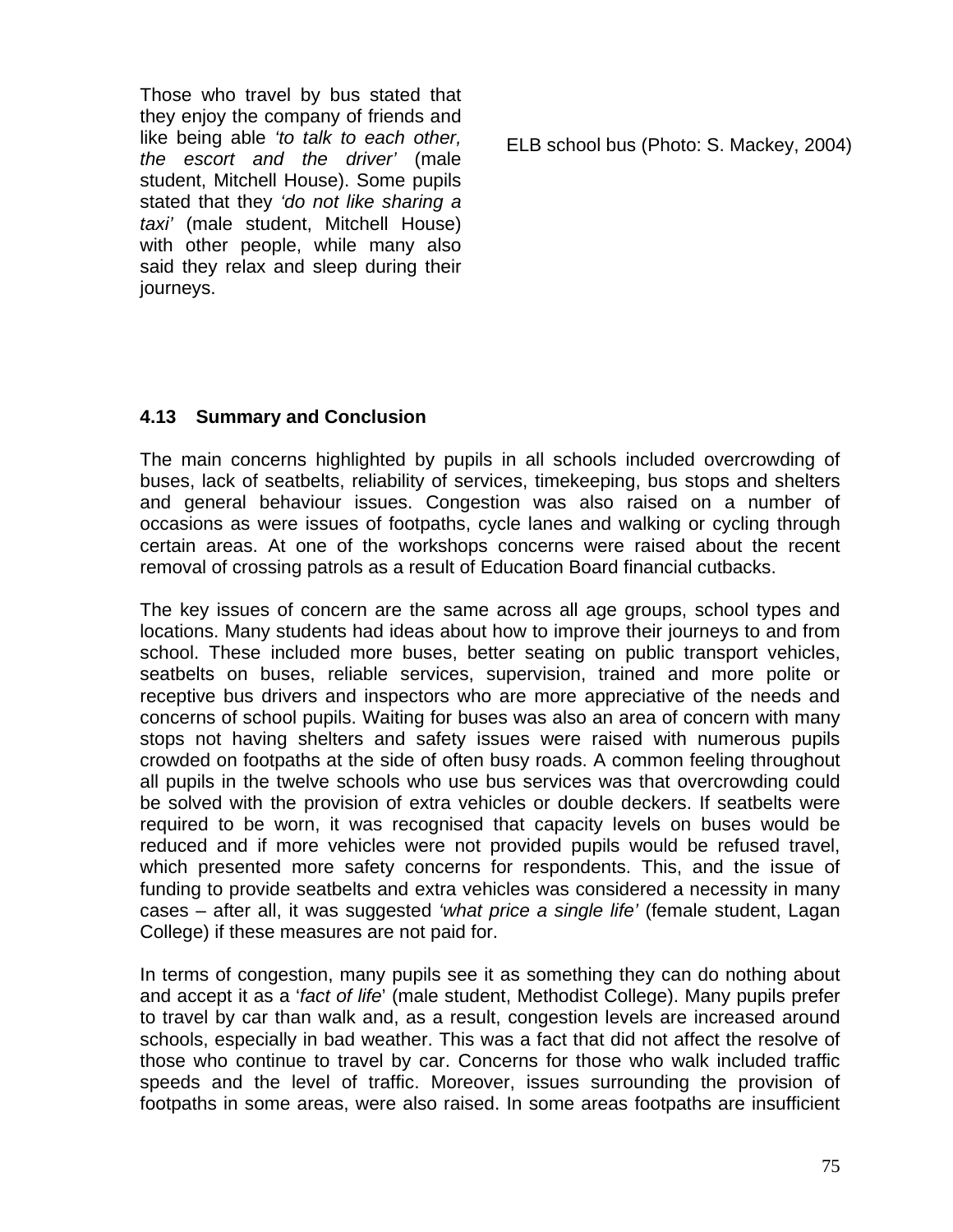for the numbers of pupils using them and safety concerns were aired as reasons why many pupils do not walk or cycle, but instead are driven to and from school in many circumstances.

#### **Table 4.2 Positive experiences of school transport by school type/age group**

|                      | safety<br><b>Bus</b> | seating<br><b>Bus</b> | seatbelts<br><b>Bus</b> | buses<br>S<br>Friends | drivers<br><b>Bus</b> | Congestion<br>Little | speeds<br>Traffic<br><b>NOT</b> | noise<br>Traffic<br>δN <sub>0</sub> | taken<br>time<br>Journey | safely<br>Walking | <b>Patrols</b><br>Crossing | Footpaths<br>Good | lanes<br>Good Cycle |
|----------------------|----------------------|-----------------------|-------------------------|-----------------------|-----------------------|----------------------|---------------------------------|-------------------------------------|--------------------------|-------------------|----------------------------|-------------------|---------------------|
| Primary school age   |                      |                       |                         | v                     |                       | v                    |                                 |                                     |                          | $\checkmark$      |                            |                   | v                   |
| Secondary school age |                      |                       |                         | v                     |                       |                      |                                 |                                     |                          |                   |                            | v                 | $\checkmark$        |
| Special school       |                      |                       |                         |                       |                       |                      |                                 |                                     |                          |                   |                            |                   |                     |

Tables 4.2 and 4.3 highlight the key features of positive and negative school transport experiences as articulated by pupils in the twelve primary, secondary and special schools in which workshops were held. These are considered to be the key issues the pupils want to articulate. In many cases there are positive as well as negative experiences, but the main issues surrounding safety of bus travel, walking, traffic levels and the provision of cycle lanes and footpaths are overriding concerns for pupils in all areas.

These concerns were voiced by all students who participated and there were suggestions that circumstances could and should be improved. This was despite an acute awareness of funding difficulties surrounding the provision of buses and infrastructure improvements.

#### **Table 4.3 Negative experiences of school transport by school type/age group**